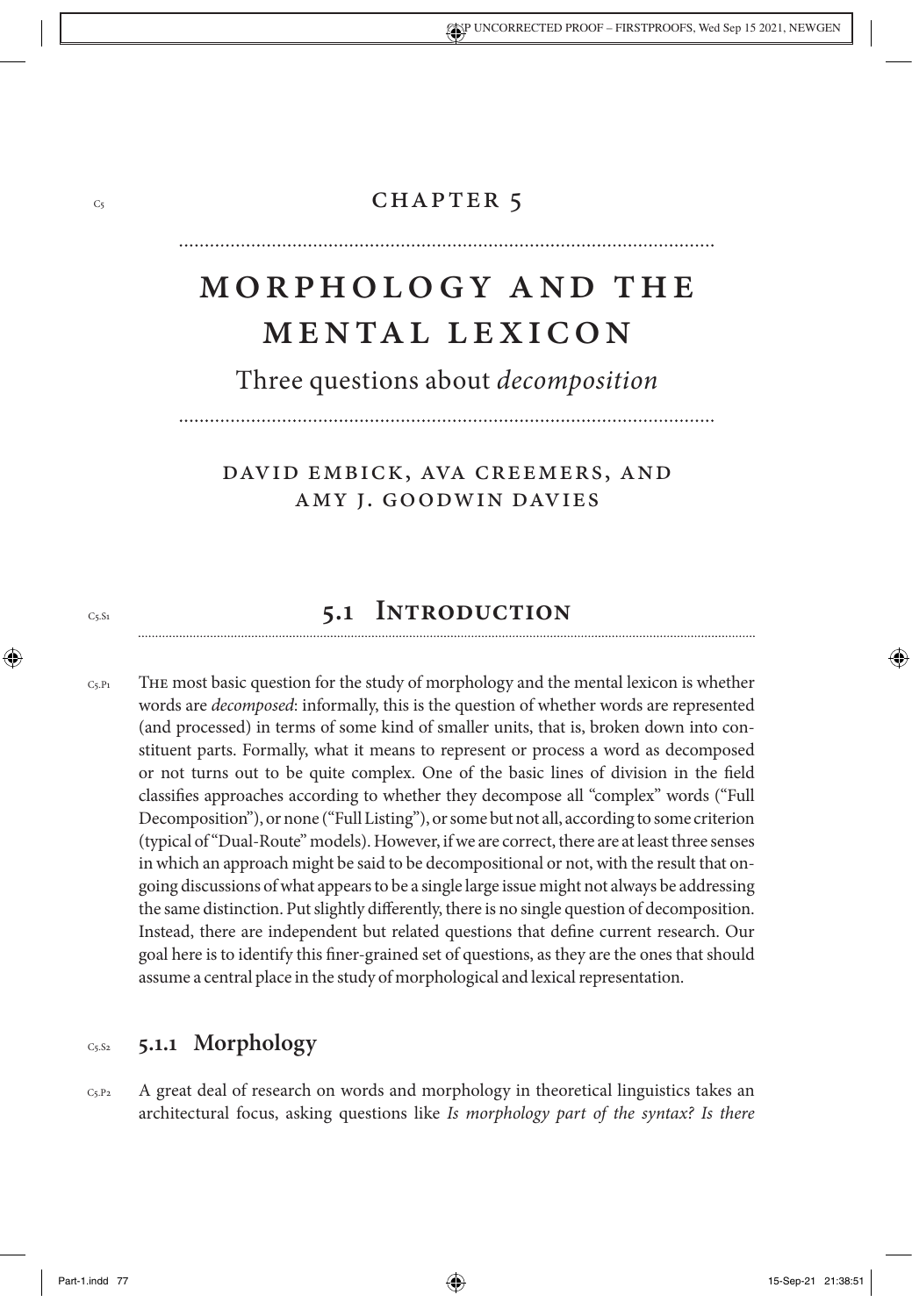*a "lexicon" in which words are derived and stored?*<sup>1</sup> Very different answers to these questions have been developed and continue to be debated in an active literature. For the purposes of this chapter, it is important to highlight two points of consensus that have emerged from what are often very distinct lines of investigation. The first is a matter of representation; the second concerns the direction that further research should take.

The representational point centers on how morphological relatedness is encoded. The consensus that has arisen in morphological theory is that morphological *features* serve this purpose. While theories might say different things about how these features are represented, there is agreement that, for example, past tense verbs like *played* are associated with a feature like [+past] that is in turn related to both phonology and semantics. The nature of these features is examined in detail in Section 5.3. For now, we note merely that the very fact that there is a consensus of this type is striking, given that it arises in approaches that otherwise differ markedly in terms of what they say about a number of other issues. Much of our discussion will thus concentrate on the role(s) features of this type play in explaining the relationships between words—a particularly important topic in the light of recent approaches that deny the existence of specifically morphological representations (see below).

Concerning the second point, directions for further research, there has been a move in recent years toward increasing integration of paradigms from theoretical, experi-

 $Cs.P4$ 

⊕

 $Cs.P3$ 

mental, quantitative, and computational paradigms. In the past, it has been possible to find analogs across these domains. For example, the idea from early work in theoretical linguistics that words that are irregular are stored in the lexicon (cf. Aronoff, 1976; cp. Bloomfield, 1933) resonates with the position taken in Dual-Route (or Dual Mechanism) models of the mental lexicon (e.g., Baayen, Dijkstra, and Schreuder, 1997; Bertram, Laine, Baayen, Schreuder, and Hyönä, 2000; Burani and Laudanna, 1992; Caramazza, Laudanna, and Romani, 1988; Frauenfelder and Schreuder, 1992; Giraudo and Grainger, 2001, 2003; Schreuder and Baayen, 1995). More recent developments indicate a move past analogies and toward the idea that theoretical and experimental paradigms, rather than being connected indirectly or correlating with each other in certain ways, are actually different ways of looking at the same questions. According to one way of thinking about this, different options that have been identified in more "theoretical" lines of investigation are used as hypotheses to make qualitative and quantitative predictions about behavioral (and neural) responses within a single integrated research program (for one set of views on this see Poeppel and Embick, 2005; Embick and Poeppel, 2015; Marantz, 2005, 2013; and Goodwin Davies, 2018).

 $C<sub>5</sub>.P<sub>5</sub>$ 

These two points of consensus fit together in the following way. A number of research programs with very different starting assumptions and goals have adopted the idea from morphological theory that morphological features are necessary in the representation of words, in a way that, moreover, involves abandoning what will be called the "textbook"

Part-1.indd 78 15-Sep-21 21:38:51

 $<sup>1</sup>$  For an overview of some foundational questions, and a look at morphological theories until the late</sup> 1980s, Carstairs-McCarthy (1992) is a useful source. See also Alexiadou (this volume) for a perspective.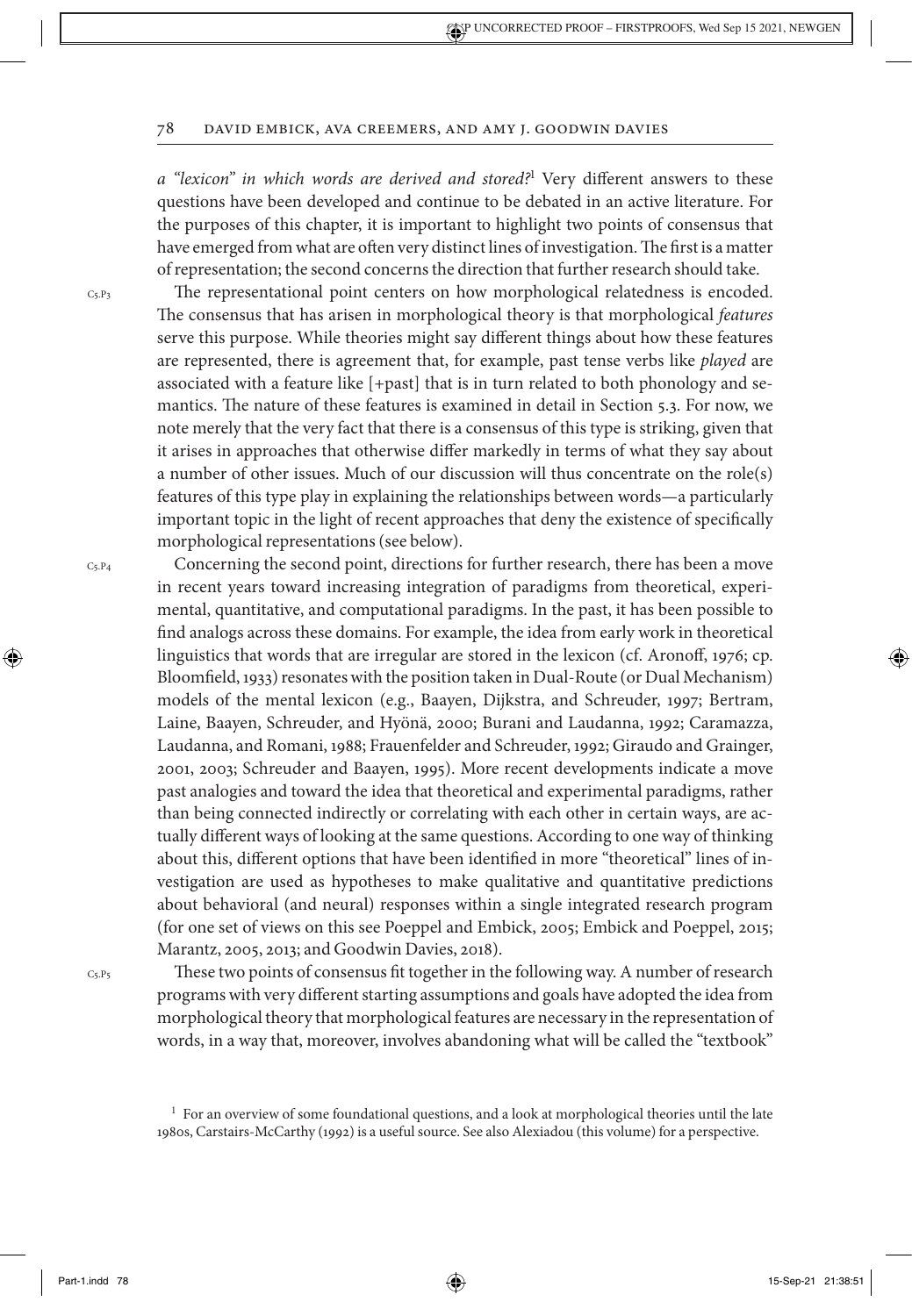view of the morpheme in the discussion to come. However, the consequences of this move have not been articulated in detail. A primary goal of this chapter will thus be to show how it leads to a set of research questions that are more refined than a simple "decomposition-or-not" dichotomy.

#### **5.1.2 Three questions**  $Cs.S3$

The bulk of our discussion concentrates on the following three questions:  $C_5$ . P6

- **(Q1) Is there** *independent morphological representation***?** The first (and most fundamental) question is whether morphological features—that is, independent morphological representations—exist in the first place. As noted above, while linguistic theories have reached a sort of consensus on this question, this agreement does not extend across the broader language sciences where the mental lexicon is studied. In ways that are made precise below, this question asks, in essence, if the putative effects of morphology could instead be reduced to other types of representations, viz. semantic and phonological ones, or whether there is indeed a kind of unit that is connected to form and meaning, but represented distinctly.  $C<sub>5</sub>$ . $P<sub>7</sub>$ 
	- **(Q2) What does it mean to store ("morphologically complex") words in memory?** A second question concerns what it could mean to store a word in memory. Some theories say, for example, that a past tense form like *played* is derived by rule and morphologically complex, consisting of the stem *play* and the past tense morpheme (orthographic) *-ed*, but that an irregular form like *sang* is "simplex," that is, it exists as an unanalyzable object in memory. As we will show, this kind of dichotomy masks several important questions that are implicated in much recent work, but which are not often posed clearly.
		- **(Q3) What does it mean to be** *morphologically complex,* **or***,* **are morphemes** *pieces***?** The third question concerns exactly *how* morphology is represented. For theories that posit independent morphological representations, an important question to ask is what properties these representations have. One possibility is that morphological features like [+past] are represented independently in memory, in the same way that stems like *play* and *sing* are; on this view, *played* has an internal structure consisting of the two pieces [play]-[+past]. Another possibility is that morphology is not represented in this way but instead appears as part of a representation with a stem, for example, [play +past]; this representation has no internal hierarchical structure. These possible analyses are the subject of a long-standing debate in linguistic theory and have surfaced in recent experimental and computational discussions aswell.
- Our choice to concentrate on these questions is designed to (re)direct inquiry in a way that moves past some familiar dichotomies; the most basic is that between what are  $C_5.P_{10}$

⊕

 $C_5$ . Ps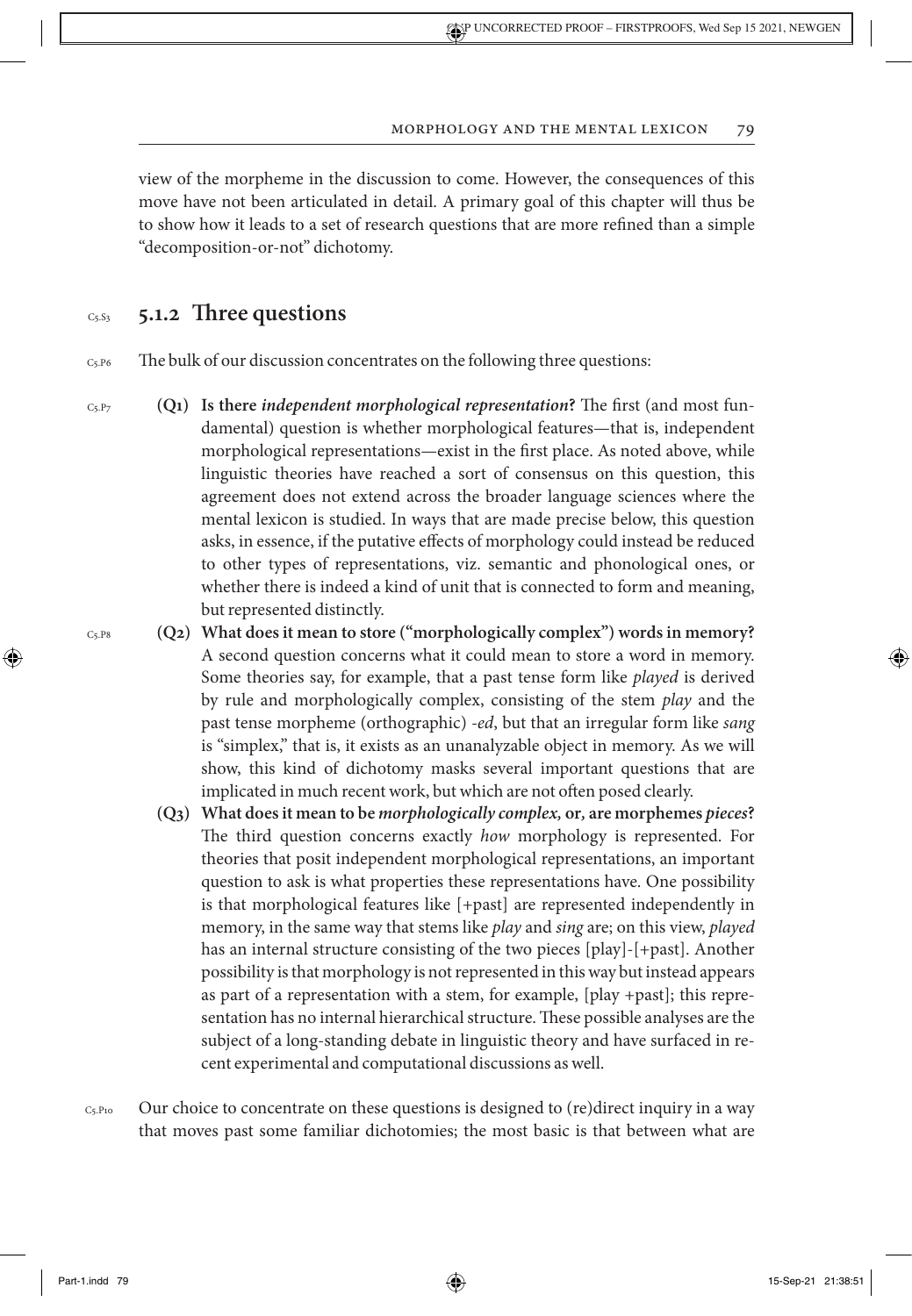classified as *Full Listing* (Butterworth, 1983; Bybee, 1995; Manelis and Tharp, 1977; Norris and McQueen, 2008) versus *Decompositional* approaches. The latter are of different types, including those with *Full* or *Obligatory Decomposition* (Fruchter and Marantz, 2015; Taft and Forster, 1975; Taft, 1979, 2004) of all complex words versus *Dual-Route* approaches (Baayen et al., 1997; Bertram et al., 2000; Frauenfelder and Schreuder, 1992; Marslen-Wilson and Tyler, 1998; Pinker and Ullman, 2002) that posit decomposition for some words but not others, according to different criteria. Zwitserlood (2018) provides a succinct overview of these and other approaches.

 $Ce$ . P<sub>11</sub>

 $Cs.S.$ 

C5.P13

⊕

While all of these ways of classifying and opposing approaches provide convenient reference points, we will be at pains to show that the refined set of questions  $(Q_{1-3})$  does a better job of posing the questions that are (or should be) in focus in investigating morphological and lexical representation.

## **5.2 (Independent) Morphological Representation**

What does it mean **(Q1)** to have specifically *morphological* representations? C5.P12

> Perhaps the most straightforward way of approaching this question is by thinking about what it means for words to be *related* to one another; for illustration, we will employ the words *play* and *played*. In one way of talking about how they are related, these two words share the "stem" (or "root") *play*; the past tense word has a feature [+past] in addition to the stem. In ways that different theories specify, this feature in turn relates form (the phonology /d/) and meaning (the semantics of "past tense"). The (informal) principle assumed in this type of work is that generalizations about form and meaning can be maximized by minimizing the amount of information that has to be memorized. Based on the existence of other present/past pairs in the language like *amaze/amazed*, *blend/blended*, *rig/rigged*, and so forth, it can be observed that there are a number of past tense forms that look like the present form with a /d/ added; allowing for phonological devoicing, many more such pairs can be adduced (*pass/passed, buff/buffed,* etc.). Storing all of these words in memory would, according to this way of thinking, fail to account for the observation that the past tense is signaled by the addition of /d/. Seen in this way, the [+past] feature anchors or provides a locus for encoding the generalization that past tense has this particular form.

C5.P14

The way of talking about morphological relatedness outlined above is an accurate though partial representation of an important line of reasoning, one that we will expand on below. It is not the only way of approaching morphological relatedness, though. It could be denied, for instance, that there is anything to be gained by minimizing the number of morphemes in memory. More relevant for our immediate purposes is the fact that given what we have considered to this point, it looks as though semantic and phonological relatedness might exhaust what there is to be said about the relatedness of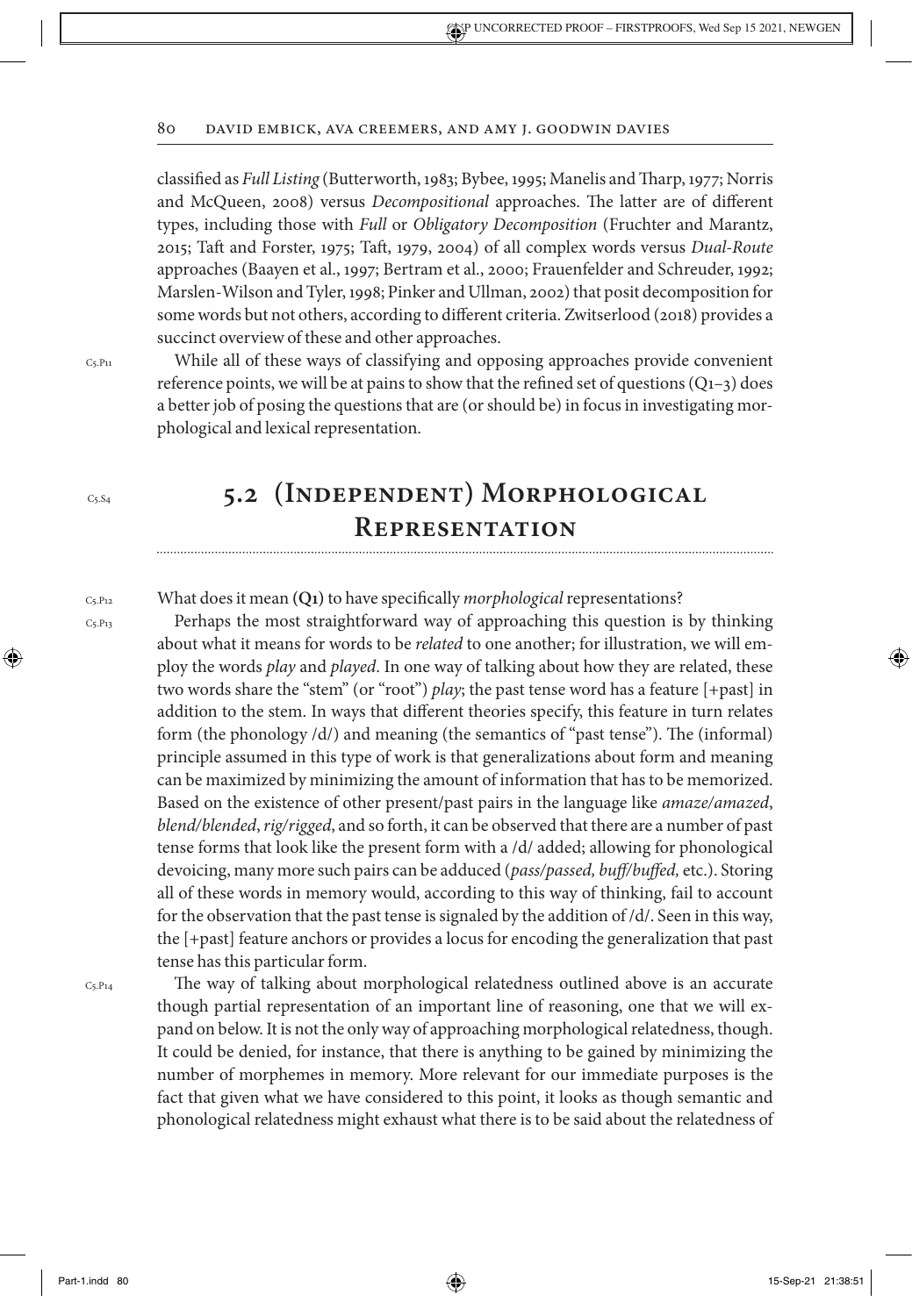words. In particular, given that *play* and *played* overlap considerably in meaning (they both relate to "playing"); and, given, moreover, that they are quite similar in form (they share most of their phonological content), why would we need an "independent morphological representation,"—that is, a feature like [+past]? This is the question at the heart of this section: *given that phonological and semantic relatedness are independently motivated, why would specifically morphological representations be required as well?*

#### **5.2.1 Abstraction from form and meaning**  $Cs.S5$

- The answer to this question is that morphological features are required because **words appear to be related in ways that go beyond what can be stated in terms of simple overlap in form and meaning.**  $C_5.P_{15}$
- To demonstrate this point, we will review arguments showing that, although appealingly simple, the idea that "past tense means [[<semantics of past tense>]] and is pronounced /d/" is inadequate for explaining the connections between words, even for this kind of apparently straightforward example.  $C<sub>5</sub>.P<sub>16</sub>$
- First, some further context is required. The simple view just outlined is based on the idea that morphemes connect a single form to a single meaning. It is a version of a "textbook" or classic approach to the morpheme, one that is associated with works like Hockett (1958)—see Aronoff (1976). As Aronoff discusses, the textbook morpheme requires three things: a constant form, a constant meaning, and an arbitrary link between the two. However, the reality that emerges from morphological theory shows conclusively that form/meaning connections are much more complex than this.  $C<sub>5</sub>.P<sub>17</sub>$
- To illustrate this point, it is useful to think about what this kind of morpheme would look like. Simplifying considerably, the approach to morphology presented in Lieber (1980, 1992) involves morphemes ("lexical items") with the relevant properties; a past tense morpheme, for example, could be represented as in (1): C5.P18
	- (1)  $[$   $[$   $\frac{1}{v}$  **past**<sup>2</sup>, /d/<sup>]</sup>
- This type of morpheme is a single object whose underlying content includes semantics (here **past'**), a phonological underlying representation /d/, and an indication of the morpheme's combinatory properties (in this case, that this affix attaches to verbs).  $C$ 5. $P$ 19
- While theories involving morphemes like (1) continue to be explored, the prevailing view in morphological theory, with roots in approaches from the 1960s and 1970s in work by Beard (1966), Matthews (1972), Aronoff (1976), and others, is that morphemes that combine syntax/semantics/form in a single item in memory as in (1) cannot account for the ways in which natural languages relate form to meaning. This idea is an important one. It continues to grow in significance as its implications have begun to have an impact on experimental and quantitative research, in approaches with very different starting points. For example, it appears both in experimental work connected to linguistic theories like Distributed Morphology (Halle and Marantz, 1993) and also C5.P20

⊕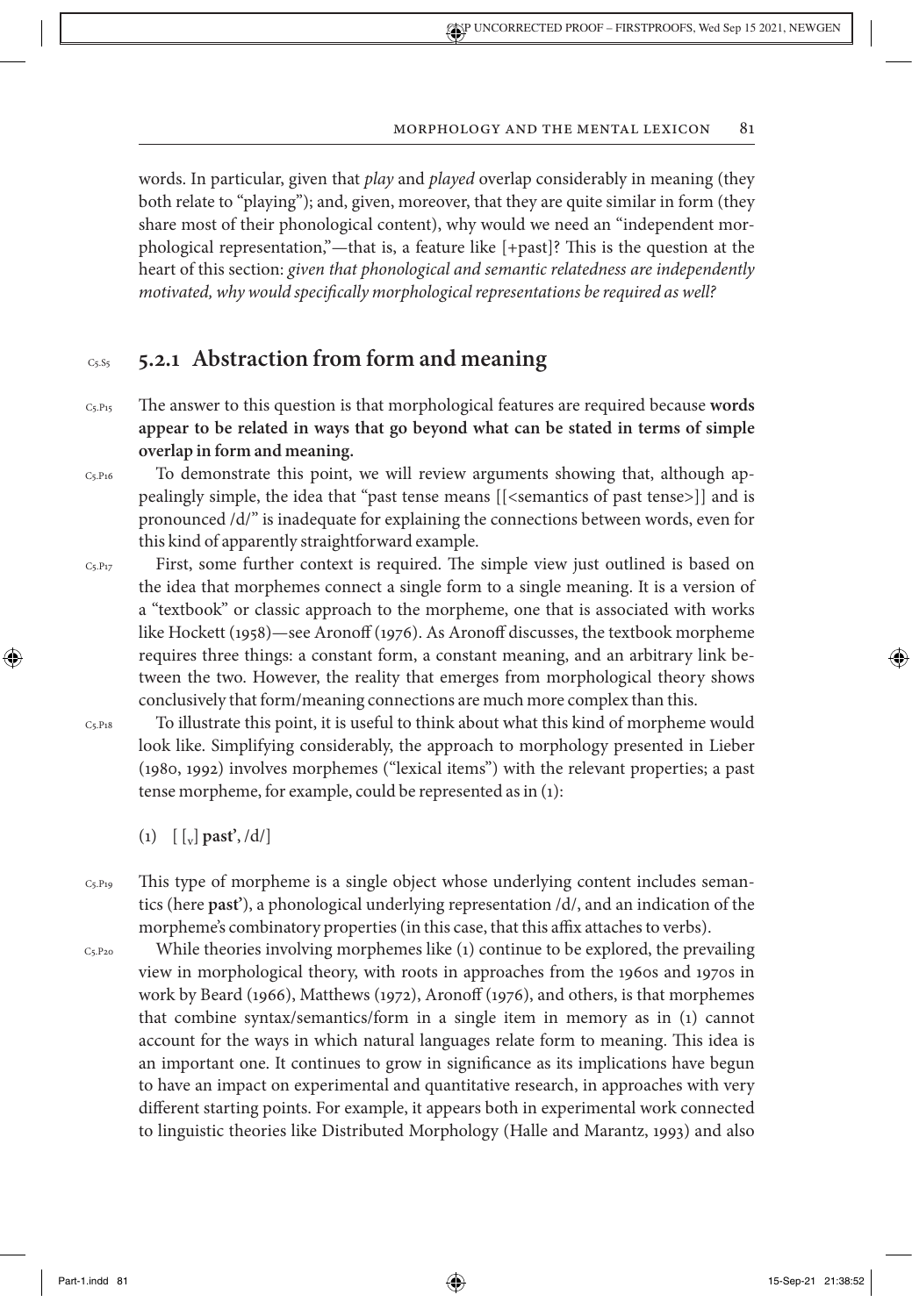in work exploring learning models like Baayen, Milin, Đurđević, Hendrix, and Marelli (2011) (see also Section 5.5). It is thus of central importance in understanding current discussions of morphology and the mental lexicon.

The conclusion drawn in theoretical works like those cited above is that the semantic and phonological facets of the morpheme must not be represented in the same primitive object. This position has come to be known as the *Separation Hypothesis*. The key role that Separation plays for present purposes is as follows: when the sound and meaning parts of the morpheme are separated from one another, it is no longer necessary that there be "one form/one meaning" as there is with the classic morpheme. In terms of the example above, it says that notions like "past tense form of the verb" need not have (i) a single sound form associated with them, nor (ii) a single semantic interpretation. Second, it provides a way of encoding the idea that there nevertheless **is** a single coherent notion of past tense verb forms. Whether regular or irregular, all past tense verb forms (*played*, *gave*, *bent*, *went*, etc.) have the same distribution in the syntax of the language. It is this identity, one that is abstracted from a single phonological realization or semantic interpretation, that is accounted for with the feature [+past].

C5.P22

⊕

C5.P21

We will unpack the phonological and semantic components of the argument for Separation in turn, beginning with the former. In a typical way of implementing Separation, phonology-free morphological features like [+past] are provided with a form through a process of *phonological realization*. The details of phonological realization can be implemented in different ways that depend to some extent on the "morphemes as pieces (or not)" question  $(Q_3)$ . At a very general level, the idea is that for a feature like [+past], there must be a rule or object that associates it with a phonological form. The object in (2), a *Vocabulary Item* in the terminology of Distributed Morphology, is one way of doing this (see Embick, 2015 for an overview):

(2)  $[+past] \leftrightarrow /d/$ 

C5.P23

 $C_{5.}P_{2.4}$ 

Informally, (2) says that the feature [+past] is provided with the phonological form /d/.

Relating form to features as in (2) allows a morphological feature to be realized in a way that is influenced by its context. So, for example, the past tense [+past] is realized as /t/ in the context of *bend*, *keep*, and several other verbs. This can be accounted for by making the realization sensitive to the verb to which the [+past] feature is attached; we show this in (3), to be interpreted as " $[+$ past] is realized as /t/ in the context of LIST," where  $LIST = {bend, keep, ...}$ :<sup>2</sup>

(3)  $[+past] \leftrightarrow /t// LIST$ 

<sup>&</sup>lt;sup>2</sup> A comprehensive account would also address the changes to the stem vowel that is found in forms like *bent*, *kept*, and others.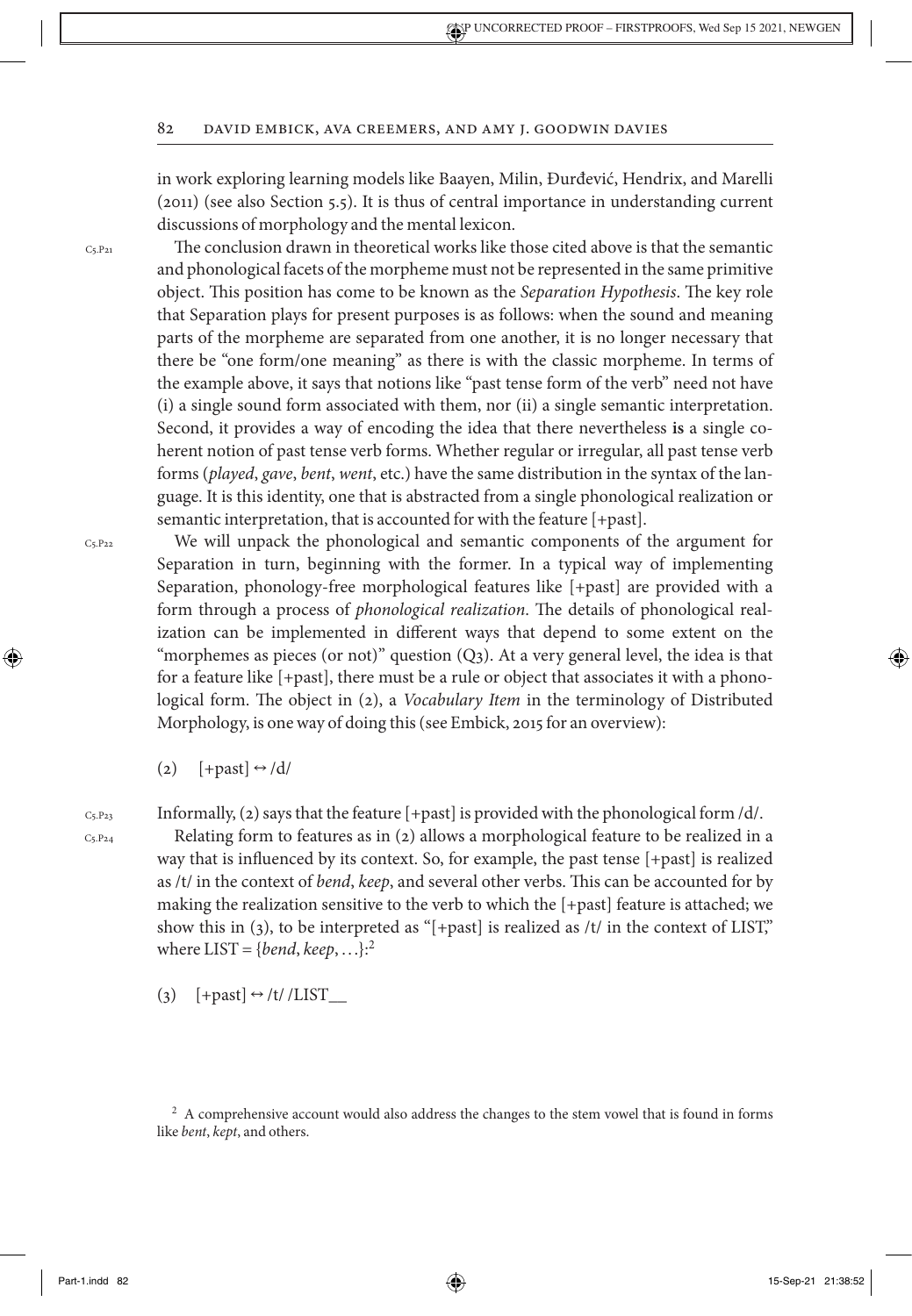- In a standard way of thinking about (2) and (3), there are principles of competition that ensure that the more specific (3) applies when its conditions on application are met, such that *bent* is derived (and *\*bended* is not); see Embick (2015) for a general discussion. Terminologically, a feature like [+past] that shows different phonological realizations in this way shows *(contextual) allomorphy*.  $C_5.P_{25}$
- The discussion above shows that a morpheme's feature content is sometimes abstracted away from a particular phonological realization, such that the context in which a morphological feature appears plays a crucial role in determining its phonological form. The same types of considerations apply to semantic interpretation as well. Aronoff 's (1976) arguments against the classic morpheme provide a way of thinking about this. Based on the behavior of "bound roots" in the Latinate vocabulary of English, such as MIT in *e-mit*, *o-mit*, *com-mit*, and *per-mit*, or CEIVE in *con-ceive*, *de-ceive*, and *per-ceive*, Aronoff concludes that the roots in question are morphemes that have no inherent/constant meaning, and that the traditional definition of the morpheme must therefore be abandoned or modified. In one way of looking at this, the argument is that the meanings of certain morphemes may be abstract in the same way that their phonological form is, and require crucial reference to their context. For discussion of this point, see Marantz (2013), Marantz and Myler (forthcoming), and references cited there, where (on analogy with the phonological side) the contextual interpretation of morphemes is called *allosemy.* 3  $C<sub>5</sub>$ . $P<sub>26</sub>$

 $C_{5.}P_{27}$ 

⊕

Contextual effects can also be identified with inflectional morphology. While past tense forms are used in simple past tense contexts (*Mary laughed*), past tense forms are also used to express non-past meanings; for example, the kind of irrealis interpretation associated with certain conditional antecedents (*If Mary laughed at the meeting tomorrow, we would be surprised*). Past tense is also used in polite contexts (*Did you want to have the cake as well?*). Even if there is a way of connecting these different meanings, by, for example, abstracting a notion of "remoteness" that is common to all, the point is the same: there is not a unique association between [+past] and a single meaning like "past tense."

C5.P28

Taken together, these observations point to the sense in which morphological representations like "past tense" are abstractions: one and the same feature like [+past] need not have a single phonological representation, nor does it need to correlate with a single meaning. On this point, it is important to note that identical forms are realized for a given verb in the different meanings that have been identified:

- (4) Mary talked/left/spoke/sang/went to the beach yesterday.
- (5) If Mary talked/left/spoke/sang/went to the beach tomorrow . . .

<sup>3</sup> Aronoff, and others following him in the tradition of *lexeme-based* morphology, speak of the situation as one in which individual lexemes like *emit* have meanings, even though their constituent parts do not. This approach differs in interesting ways from one in which morphemes are assigned interpretations by virtue of the morphemes that appear in their context, as is suggested later in the main text. The differences between these approaches do not detract from the point on which they agree, which is that morphemes have an identity that is abstracted from particular/consistent meanings.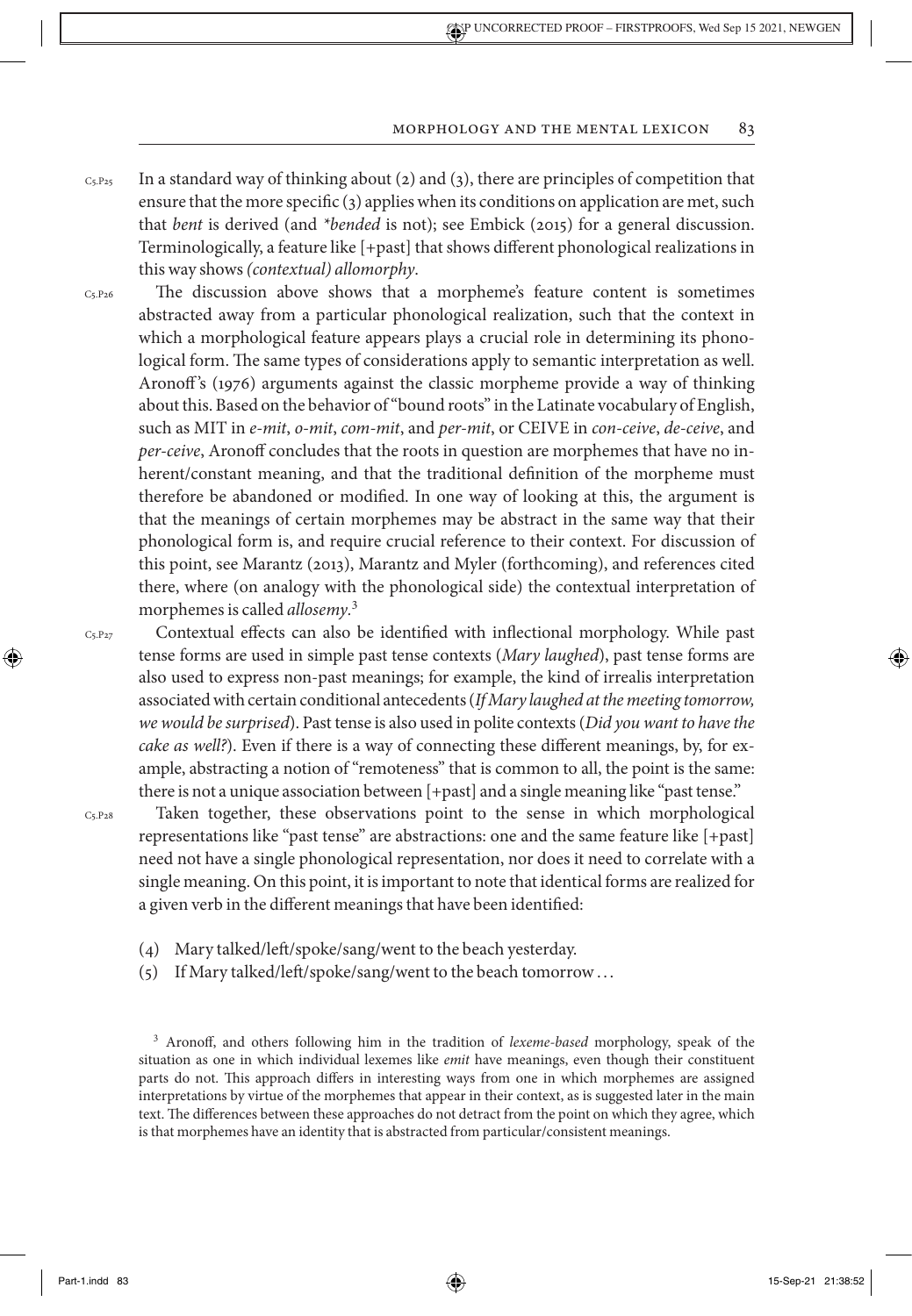$C<sub>5</sub>.P<sub>29</sub>$ 

In other words, the fact that the same form of a verb is found with past tense and (certain) irrealis meanings is not an accident. Rather, it calls for an abstract identity that underlies a set of disparate contextually determined phonological and semantic realizations; and this is what [+past] provides.

C5.P30

For reasons that have been introduced above, the feature [+past], though abstract from the point of view of form and meaning, plays a definite role in the grammar: it determines the distribution of the verb forms that we call "past tense." In this way, it is directly connected to the syntax of the language, since this is the part of the grammar that governs where past tense forms do and do not surface. Crucially, though, the syntactic distribution of past tense forms is independent of how those forms are realized phonologically. The abstraction inherent in [+past] thus provides a way of connecting regular and irregular verbs, which are often treated in very different ways. The important point is that (abstracting away from irrelevant effects of lexical meaning) regular and irregular verb forms are identical in terms of their clausal syntactic distribution. This is a clear reason for treating both of them as involving a [+past] tense feature; although how they relate to this feature is contentious, as we will see in Section 5.3.<sup>4</sup>

## **5.2.2 Independent morphology in lexical processing/ representation**

C5.P31

⊕

C5.S6

The primary challenge for investigating the role of morphological features in lexical processing and representation is disentangling different types of relatedness between words. In particular, any given indication of relatedness that is detected in an experiment could be phonological or semantic in nature, not specifically morphological.<sup>5</sup> The basic question to be addressed thus concerns how can it be determined what type(s) of representations are driving observed effects. The question is particularly poignant given different movements that seek to eliminate morphological representations (see Baayen et al., 2011; Gonnerman, Seidenberg, and Andersen, 2007; Milin, Feldman, Ramscar, Hendrix, and Baayen, 2017; Plaut and Gonnerman, 2000; Raveh, 2002; Seidenberg and Gonnerman, 2000, and related work). Despite differences in starting assumptions and implementations, these approaches share the idea that putatively morphological effects can be reduced to relatedness in form and meaning, and do not require morphological representations beyond these.

<sup>5</sup> For issues involved in defining phonological and semantic relatedness, see Purse, Tamminga, and White (this volume) and Rodd (this volume).

<sup>4</sup> On this theme, see Pinker and Ullman (2002, p. 457), who state that "classical theories of generative phonology and their descendants . . . generate irregular forms by affixing an abstract morpheme to the stem . . . to account for the fact that most irregular forms are not completely arbitrary but fall into families displaying patterns..." This is not an accurate way of describing the motivation for features like [+past], as we have shown here. For the question of how irregular forms might be realized (in terms of storage or not), see Section 5.4.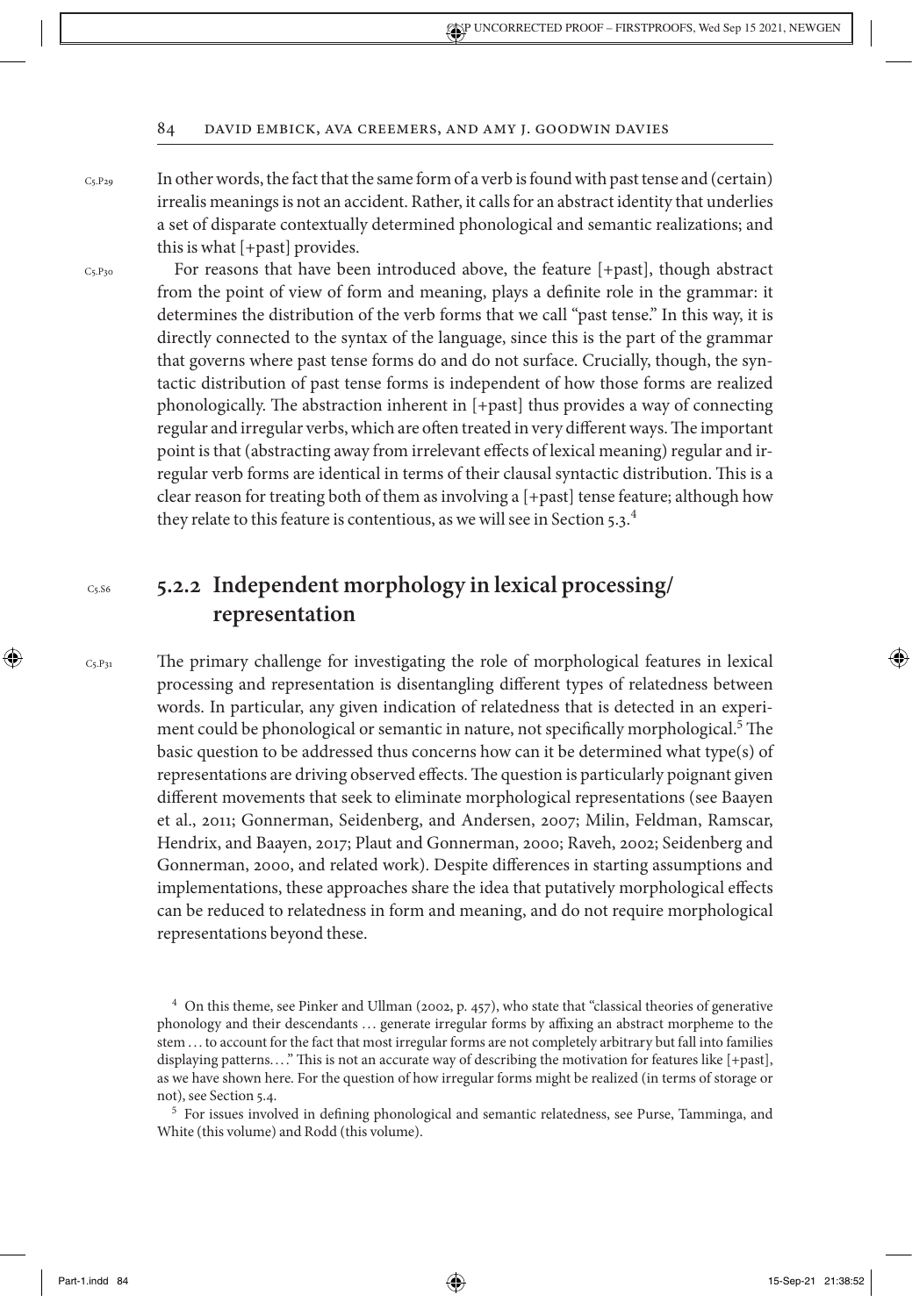The question of how to distinguish phonological, semantic, and (hypothesized) morphological relatedness manifests itself clearly in morphological priming paradigms, which are in principle designed to probe morphological processing and representation. It is well established that priming paradigms are sensitive to semantic and phonological relatedness between words. For instance, words that are related semantically, such as *cat* and *dog*, or *carrot* and *vegetable*, typically facilitate each other in associative priming paradigms (see Neely, 2012 for an overview). Similarly, words like *fog* and *dog* are related phonologically by virtue of rhyming, a shared phonological property that produces significant facilitation in priming paradigms. Other phonological relationships have detectable effects as well; for example, *gray* and *grape* are related phonologically in that the former is a substring of the latter (e.g., Wilder, Goodwin Davies, and Embick, 2019). These and other relations may produce facilitation or inhibition in priming paradigms in ways that relate to the predictions of models of lexical activation and access. For immediate purposes, what is important is the fact that many morphologically related words (e.g., *frogs* and *frog*, or *teacher* and *teach*) are also phonologically and semantically related. This raises the question of when facilitation and other findings can be interpreted as purely morphological effects, since the effects could also be due to phonological or semantic priming (or an interaction between the two); see, for example, Feldman (2000) and Gonnerman et al. (2007).  $C_5.P_32$ 

C5.P33

⊕

With these kinds of concerns in mind, various means have been proposed to attempt to rule out semantic or phonological factors in attempts to detect morphological relatedness. Primed lexical decision experiments typically include control conditions containing pairs of items that are similar semantically (e.g.,  $hit \rightarrow kick$ ) or phonologically (orthographically, in visual presentation), but which are not morphologically related (e.g., *bail*  $\rightarrow$  *boil*). Such conditions are then used to compare effect sizes for the different types of relatedness; in this case, to examine whether morphological relatedness in pairs like *came*  $\rightarrow$  *come* can be shown to be distinct from semantic and phonological relatedness. A different way in which this issue has been addressed is by examining morphological priming effects for complex words that lack either a close phonological relation (as in English irregular past tense words like *taught* with respect to *teach*), or by employing rhyme prime to probe whether monomorphemic targets behave differently from targets with affixes (e.g., *dough*  → *code* versus *dough* → *snowed*; Bacovcin, Goodwin Davies, Wilder, and Embick, 2017). On the semantic side, a growing literature asks whether morphological relatedness can be detected in words that do not share a semantic relation to their stem (e.g., Marslen-Wilson, Tyler, Waksler, and Older, 1994; Smolka, Preller, and Eulitz, 2014; Stockall and Marantz, 2006; Creemers, Goodwin Davies, Wilder, Tamminga, and Embick, 2020).

 $Cs.S7$ 

## **5.3 Morphological Complexity/ Storage of Words**

What does it mean **(Q2)** to store a (morphologically complex) word in memory? C5.P34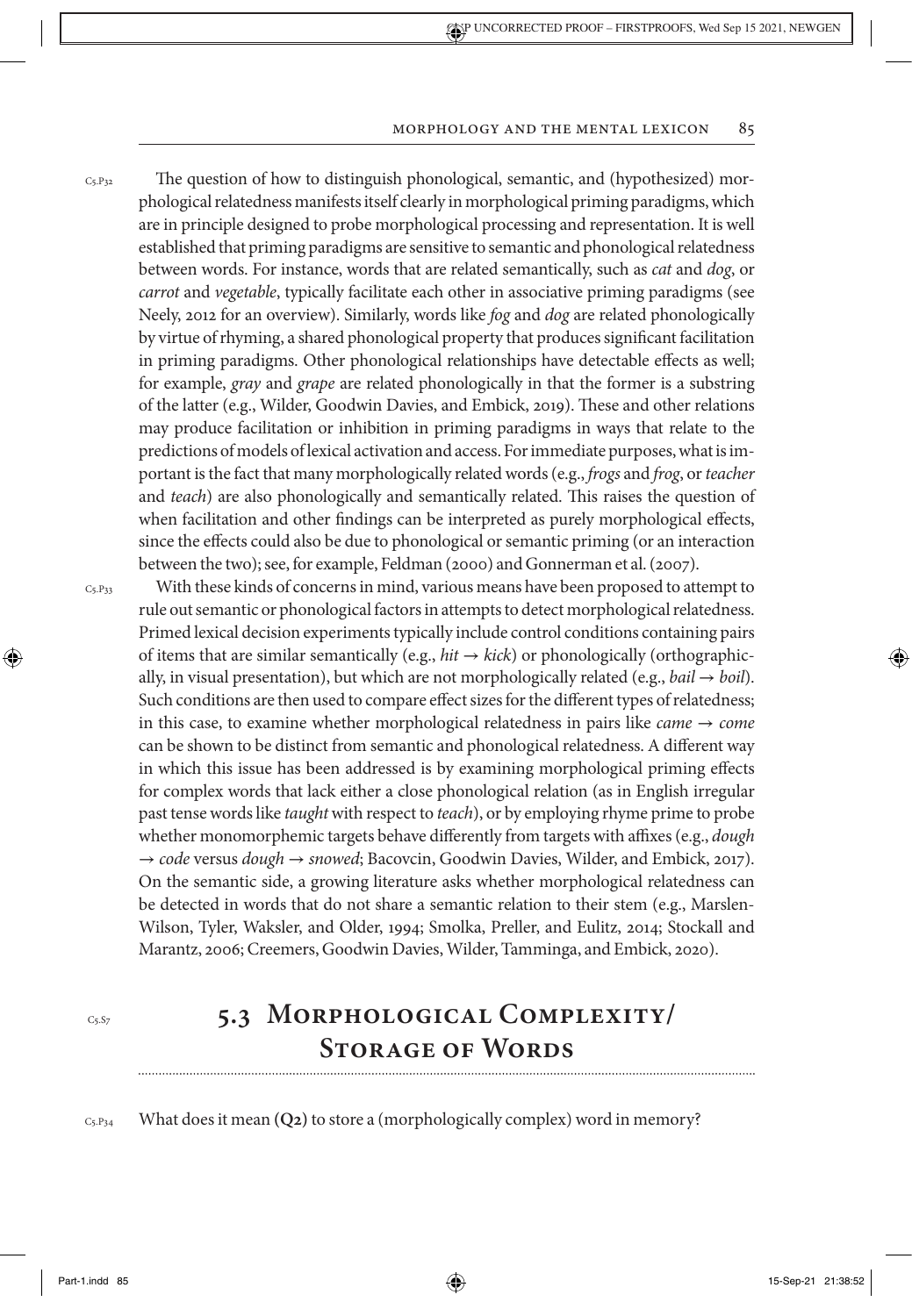$C<sub>5</sub>$ .P<sub>35</sub>

Questions about storage have a complex history in linguistic theories of morphology. In a tradition that is often associated with Chomsky (1970), many such proposals arise in theories of the *lexicon*, a component of grammar whose contents, organization, and very existence are investigated and debated in a complex literature.<sup>6</sup> Our focus in this section is on what it would mean for *morphologically complex* words to be **stored**. This is an important topic in morphological theory. Early proposals by Aronoff (1976:43) rely crucially on the idea that at least some morphologically complex words (namely, those that are irregular in any way) are listed in the lexicon. While Aronoff (1976) is interested in derivational morphology (e.g., *-ity* derivatives like *curiosity* versus *-ness* forms like *curiousness*), the same kind of reasoning about irregularity has been extended to inflectional morphology. For example, familiar versions of the Dual-Route approach to modeling the English past tense hold that irregulars are "stored", unlike regulars, which are "computed by rule". What precisely this means, though, is not at all obvious; what might be stored (and how storage relates to composition of complex objects) is a complex matter, one that takes on special importance in the light of the Separation Hypothesis.

#### **3.1 Storage and Separation**  $C5.$ S8

 $Cs.P36$ 

↔

As a starting point, note that storage in memory is typically posited as an alternative to something that is referred to as *computation by rule*. To see what it might mean to store a complex word, then, it is useful to begin with the question of which aspects of a word's representation might be rule-governed in a relevant way. Illustrating with the English past tense again, the previous section motivates features like [+past], so that past tense verbs consist of the verb (here capitalized to indicate a degree of abstraction, for reasons that will become clear below) and a past tense feature: for example, [PLAY +past]. As described in Section 5.2, [+past] is realized as the "regular" past tense exponent /d/ to produce *played*.

 $C5.P37$ 

There are two things happening in this example that could be understood as being done "by rule." The first **(R(ule)1**) is the process that **combines** PLAY and [+past]. In standard ways of talking about this relation, the rule is combinatoric in the sense that it combines two independent objects into a complex representation. The second thing **(R(ule)2)** that is involved here is the process that **realizes** the [+past] feature, in this example as /d/. This could be effected by a morphological rule, or something similar like the Vocabulary Item [+past]  $\leftrightarrow$  /d/ employed in the previous section. The form /d/ is the regular realization of [+past], so this behavior is also rule-governed in the relevant sense.

<sup>6</sup> Some additional difficulties arise due to the many different ways in which the terms *lexicon, lexical*, etc. are used; see Aronoff (1994) and Embick (2015) for discussion.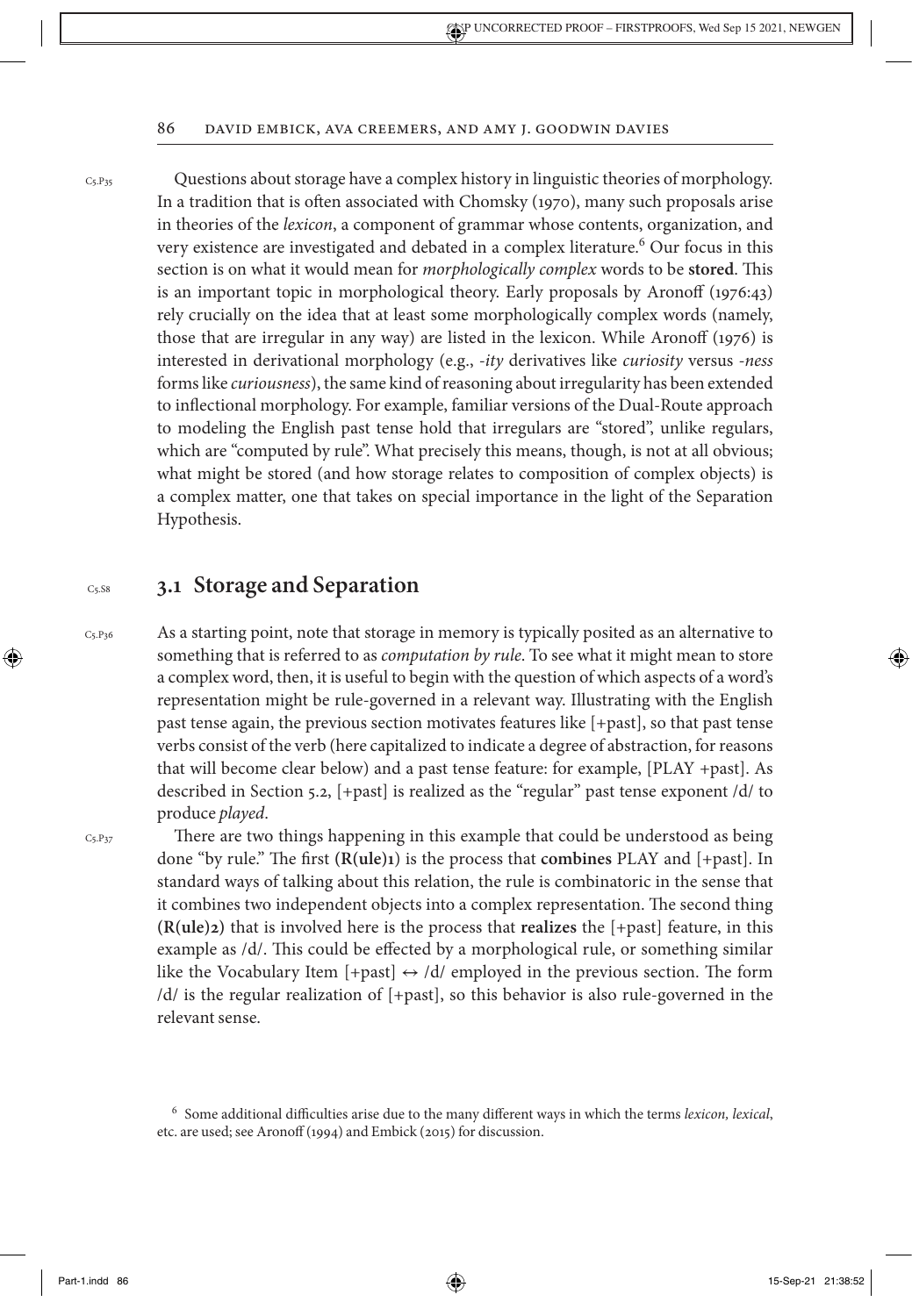With these distinctions at hand, it is clear that treating some words as stored and not derived by rule could amount to denying for those words the application of either one of (R1) and (R2), or both, as we will nowshow. C5.P38

#### 5.3.1.1 Storing complex objects and their forms C<sub>5</sub>.So

For the purposes of this section, we will adopt a sort of operational definition of *morphological complexity* that says that a word is morphologically complex when it consists of more than one grammatical element; for example, two "stems," like in compounds (e.g., *blackberry*), or a stem and a morphological feature like [+past], and so on. It is then possible to consider what it means to store a morphologically complex word in memory in a way that denies both (R1) and (R2). Pinker and Ullman's (2002) "words and rules" approach takes this stance with respect to  $(R_1)/(R_2)$ . Their view is that with irregulars, speakers "memorize a complex word outright rather than parsing it into a stem and an affix" (Pinker and Ullman, 2002: 456). For regular past tense verbs, a stem like *play* is associated with a feature  $[+$ past] that is combined with it by an affixation rule (as in  $(R_1)$ ) that produces *play-ed.* In notation like that used above, the output of this rule is a word  $[y$  play –ed, +past], a verb that appears in past tense syntactic contexts. On the other hand, irregular past tense verbs like *gave* are stored in the lexicon "as a whole," that is, as [V gave +past]. This approach denies (R1) for *gave*, since this word is stored in memory with the [+past] feature, not combined with it. With respect to (R2), there is also nothing rule-like that produces the irregular past tense from the stem; rather, *gave* is a suppletive stem, along the lines of *go/went.*  $Cs.P39$ 

#### 5.3.1.2 *Storing stem forms* C5.S10

C5.P40

⊕

(R1) and (R2) are independent and thus need not be denied or accepted together. One approach that appears in the literature rejects (R2) for certain words but retains (R1). In this kind of approach, complex objects like [GIVE +past] are created by combining two separate elements, GIVE and [+past]. In the realization of this representation, though, there is a difference from what happens with regulars. In particular, *gave* is a special "stem" in memory that realizes both [GIVE] and [+past]; in the notation used above, this would involve an item  $[GIVE + past] \leftrightarrow gave$ . This is essentially the approach of Anderson (1992); but it could, in principle, be implemented in any number of realizational approaches with differences in implementation of stem suppletion that could potentially be investigated further.<sup>7</sup> In this type of analysis, irregular forms like *gave* are stored in memory—they are thus not related (morpho)phonologically to the form realized in *give*. However, what is stored in memory is not a complex object; the form *gave* is simplex, and realized in the complex object [GIVE +past].

Part-1.indd 87 15-Sep-21 21:38:52

<sup>7</sup> For example, rather than treating *sang* as realizing both [SING] and [+past], it could be treated as a contextual allomorph for SING that is realized in the context of [+past]; see Embick (2010b, 2015) for discussion.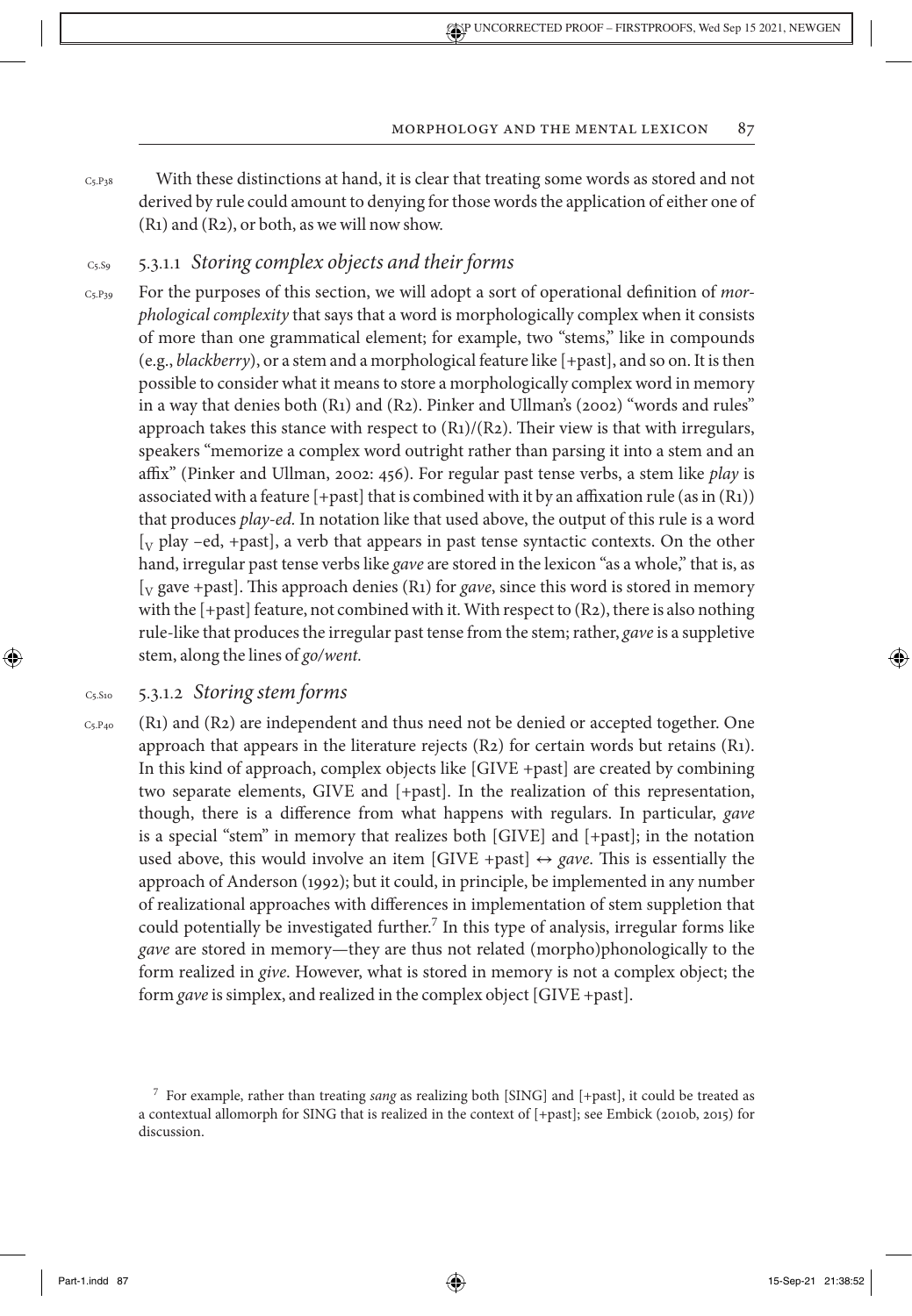#### 5.3.1.3 *Accepting (R1), maximizing (R2)* C5.S11

 $C5.P41$ 

The approaches considered immediately above all posit that "storage as a whole" is a property of at least some morphologically complex words. They thus stand in contrast to theories that employ (R1) across the board and maintain (R2) to the fullest extent possible, which often bear the label *Full Decomposition* (e.g., Stockall and Marantz, 2006). For this type of approach, the (R1) properties are those outlined in the first part of Section 5.3.1.2: all past tense verbs, whether regular or irregular in form, involve the composition of the verb with the feature [+past]: [PLAY +past], [GIVE +past], and so on. It is with respect to (R2) that more needs to be said. If (R2) is accepted as much as possible (see below), it is not the case that, for example, *gave* is a suppletive allomorph of *give*. Instead, there are (morpho) phonological rules that produce the stem change seen in *gave*, so that *give* and *gave* share a phonological underlying representation.

 $C5.P42$ 

C5.S12

⊕

C5.P43

An approach of this type must nevertheless put some limits on (R2): there are some cases—the extremes of form/meaning unpredictability—where storage is required. These involve the phenomenon of (stem) suppletion, which cannot be treated morphophonologically. So, for example, the verb *go* and its past tense *went* are suppletive alternants, such that *went* is inserted when GO combines with [+past]. What about alternations that share some segmental material but less than *give*/*gave*—*bring/brought*, for example, or *think/ thought*; are these related morphophonologically like *give/gave*, or suppletively like *go/ went*? This question is a complex one with a long history. It is, importantly, one where it appears that convergence between different lines of research is required; that is, one where experimental investigation grounded in distinctions made in the theoretical domain are required; see Embick (2010b) and Embick and Poeppel (2015) for some discussion.

## **5.3.2 Detecting storage in morphological processing/ representation**

Theories that apply (R1) across the board and maximize (R2) are at one limit of the decomposition versus storage divide; the other limit is theories that posit that all words are memorized (i.e., Full Listing). Many (psycho)linguistic approaches adopt an intermediate position, according to which particular criteria determine whether a word is stored or derived. Perhaps the most prevalent type of approach is one in which words that are regular are derived by rule, whereas words that are irregular are stored (see Zwitserlood, 2018 for a recent overview).<sup>8</sup> The notions of *regular* and *irregular* that

<sup>8</sup> Additional criteria that have been suggested for the "storage-or-not" dichotomy include frequency and productivity. It has, for instance, been proposed that high-frequency regular forms are stored, on a par with irregular forms (Stemberger and MacWhinney, 1988), or that words with a low surface frequency and high-frequency constituents may be processed through a parsing route (Burani and Laudanna, 1992; Chialant and Caramazza, 1995; Laudanna and Burani, 1995). In a similar vein, the Morphological Race Model posits that besides semantic and phonological regularity, morphological productivity plays a role in deciding which words are stored (the "direct route") and which are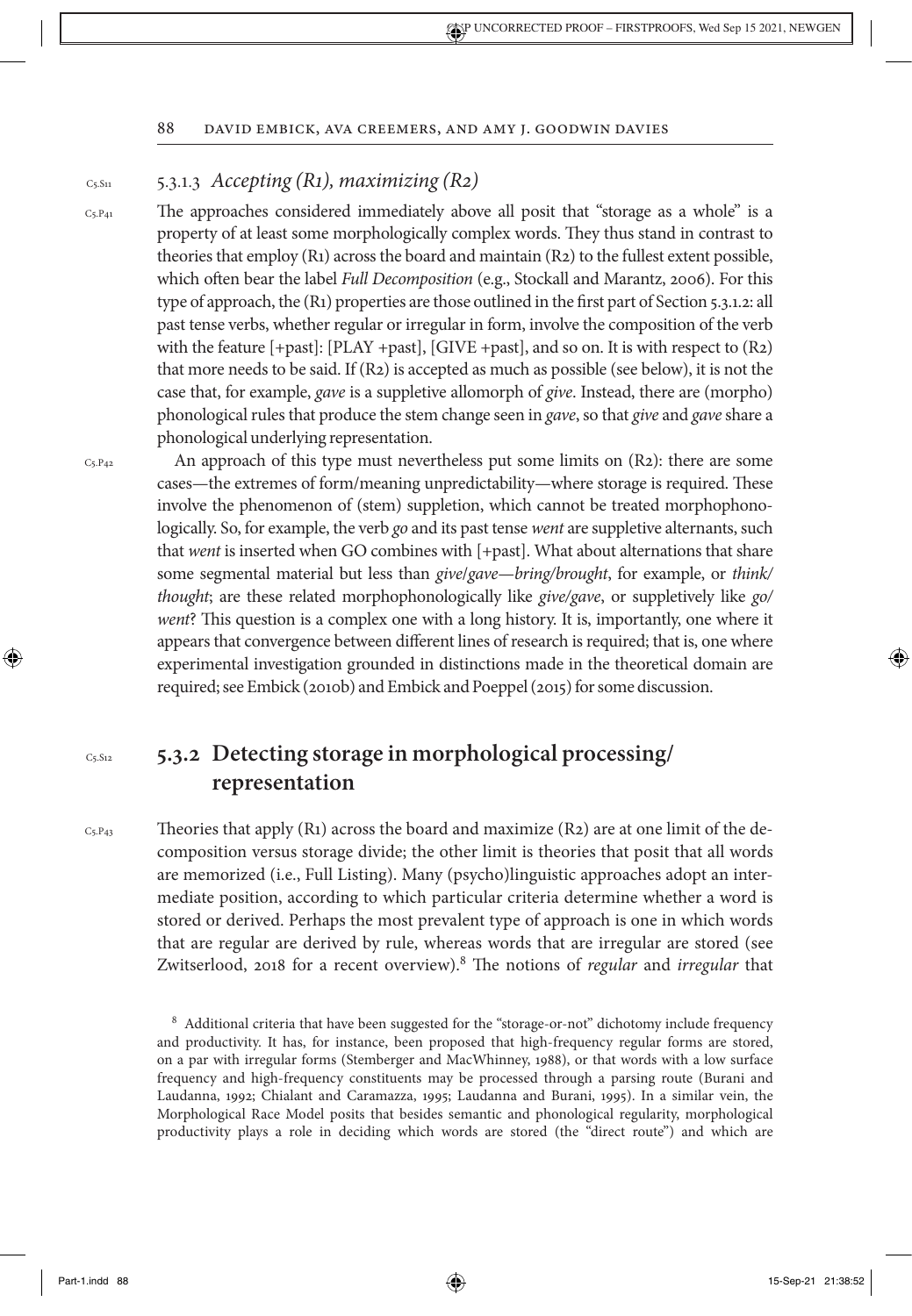are required here have manifestations in both form and meaning and can be defined in different ways. For the form side, regulars are typically identified as having default or productive morphology, while irregulars show unpredictable allomorphy, or unproductive forms. On the meaning side, regulars have meanings that are semantically transparent, or predictable from their parts, or compositionally derived, while irregulars have unpredictable or special meanings. For reasons of space, we will concentrate here on the form side, since this is where most of the work related to  $(R_1)/(R_2)$  has been done.<sup>9</sup>

C5.P44

The interpretation of experimental evidence related to the "storage-or-not" question often proceeds along lines that must be reconsidered if the (R1)/(R2) distinction is taken into account. A typical kind of reasoning is based on experiments that examine relatedness between regulars and irregulars and their stems, where prior findings have identified some ways in which regulars and irregulars behave differently, and some in which they behave the same. Many experimental studies, both behavioral and neurolinguistic, have reported that regulars and irregulars differ in at least some ways (see, e.g., Stanners, Neiser, Hernon, and Hall, 1979; Kempley and Morton, 1982; Napps, 1989; Marslen-Wilson, 1999; Allen and Badecker, 2002; Pastizzo and Feldman, 2002). In contrast, some later work that combines priming with magnetoencephalography (MEG) or electroencephalography (EEG) shows that both regular (*dated*) and irregular (*gave*) allomorphs of a verb (*date, give*) prime their stem (Stockall and Marantz, 2006; Morris and Stockall, 2012). Relatedly, but focusing only on irregular forms, Crepaldi, Rastle, Coltheart, and Nickels (2010) also find facilitation for irregular verb pairs ( $\text{fell} \rightarrow \text{fall}$ ) compared to orthographically matched ( $full \rightarrow fall$ ) and unrelated controls ( $ho \neq fall$ ) in a series of masked priming experiments.

 $Cs.P45$ 

⊕

When differences between regulars and irregulars are found, this is often taken to be evidence for Dual-Route accounts for inflection. However, the idea that there are differences between regulars and irregulars does not require that particular implementation of the difference. Even Full Decompositional models of the mental lexicon have to posit *some* difference between formations that have irregularities associated with them and those that do not, since irregulars require a type of listed information (Embick and Marantz, 2005). Moving past the idea that any regular/irregular distinction requires a Dual-Route model, we will conclude this section by looking at the question of how differences/similarities in the representation and processing of regulars and irregulars

derived (the "parsing route"). In this model, productive forms (to a first approximation, those that are generalized to new forms, consider, e.g., the verbs *google*/*googled*) are parsed while unproductive forms are stored (Baayen, 1992; Frauenfelder and Schreuder, 1992).

<sup>9</sup> On the meaning side, a number of studies look for differences between words that are semantically unpredictable, which are called *opaque*, and words whose meanings appear to be *transparent*: that is, derived predictably from the meaning of their parts. A number of studies report stem-priming from both transparent and opaque derivatives; see Smolka et al. (2009, 2014, 2019) and Creemers et al. (2020) for recent examples. One line of the literature hypothesizes that there are cross-linguistic differences in such effects, that is, that opaque forms do not prime in some languages (see Günther, Smolka, and Marelli, 2019 and references cited there). However, it is possible that differences are due to how *opaque* is defined across studies (see Creemers et al., 2020).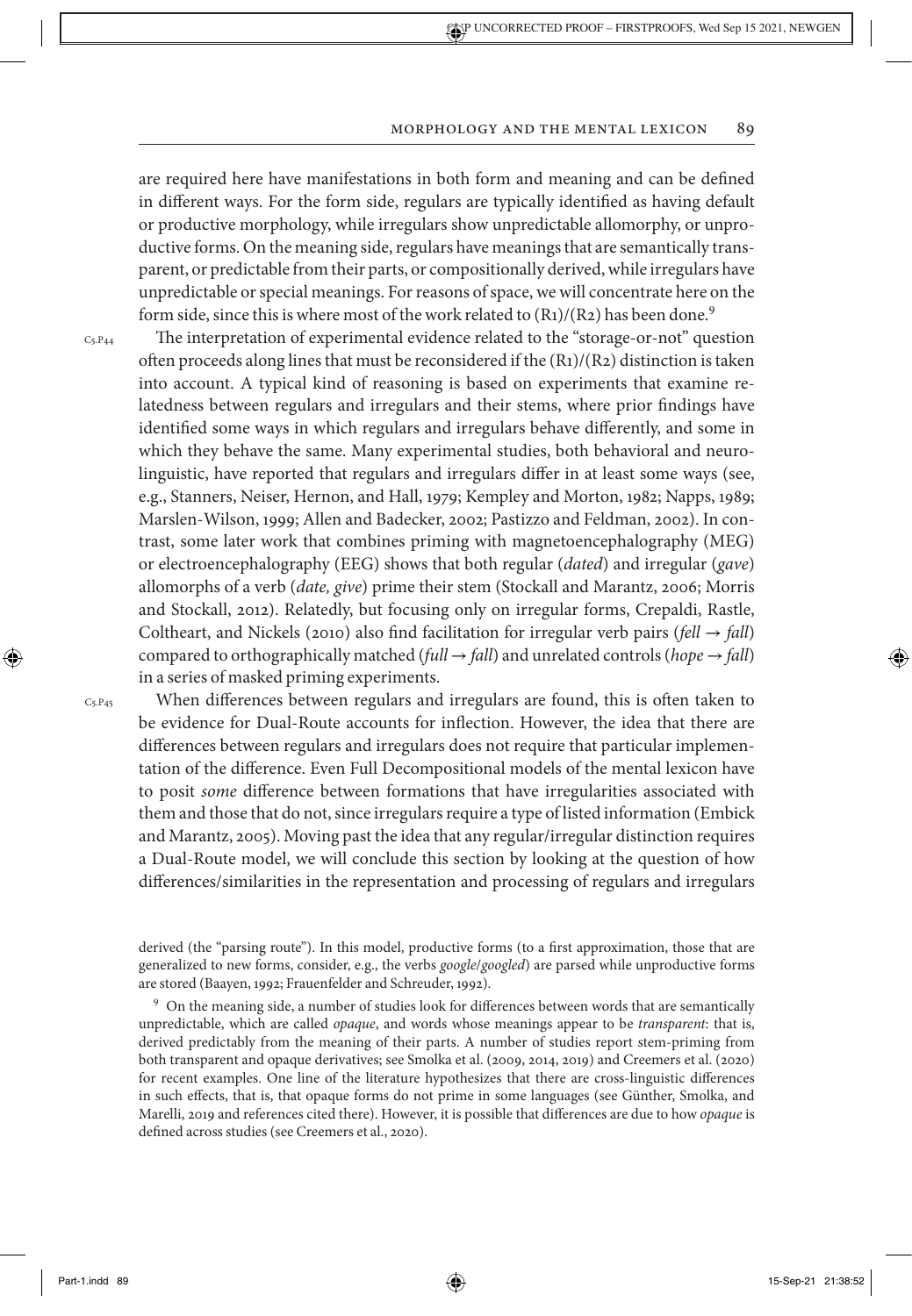can be approached in terms of the  $(R_1)/(R_2)$  distinction. The gist of this part of the discussion is that similarity or difference between these two types of words depends on what types of representations and relatedness a particular experiment is probing.

The idea we put forward is that in light of the  $(R_1)/(R_2)$  distinction, arguments in either direction (different or similar behavior) must be examined at a finer grain. Suppose that regulars and irregulars are found to differ in some way. Is that evidence relating to (R1) for them being associated with the feature [+past] in different ways (by rule with *dated*, but stored with *gave*)? Or is it evidence related to (R2) that the ways in which their phonological forms are related differs? In the other direction, where it looks like regulars and irregulars are both related to their stems, the same kinds of questions can be asked. If regulars and irregulars both prime their roots, is this evidence (R1) that both *dated* and *gave* are related to a structure [Root +past], such that the present and past tense forms share a morphological representation, that is, a shared stem GIVE or PLAY? Or is it evidence (R2) that *gave* is derived (morpho)phonologically from *give*, that is, like *played* is from *play*? To make matters more complex, the effects of **both** (R1) and (R2) types of relatedness might be found in experimental paradigms that are standardly employed.

 $C5.P47$ 

C5.P46

 $Cs.S13$ 

↔

The key question for further work in this area is thus how to distinguish the relative contributions of the (R1) and (R2) types of relatedness experimentally.

## **5.4 Representing Morphology**

- What does it mean **(Q3)** to be *morphologically complex*, or to say that morphemes are *pieces*?  $C_5.P_48$
- In Section 5.2 we looked at the question of morphological features. While many approaches agree that such features are required, there continues to be substantial disagreement as to how they are represented. The question at issue is whether features like [+past] are represented as *pieces*—so that they are similar to stems like PLAY, SING, etc. (at least to this extent). Terminologically, theories that represent morphological features as pieces are called *piece-based* (or *morpheme-based*, since the pieces are often called *morphemes*). The opposing type of approach is referred to as *pieceless* or *amorphous*. In the latter type of approach, there are features like [+past], but they are not represented like stems are. The primary point of contrast is that in a piece-based theory, words have internal hierarchical structure, as they are built out of a number of pieces; in a pieceless theory, on the other hand, words relate multiple features, but these are not arranged in a hierarchical structure.  $C$ 5. $P<sub>49</sub>$

#### **5.4.1 Morphology with/without pieces** C5.S14

C5.P50

The debate between these two positions has a long and complex history. We will look at recent representatives of these views here. Beginning with the pieceless point of view,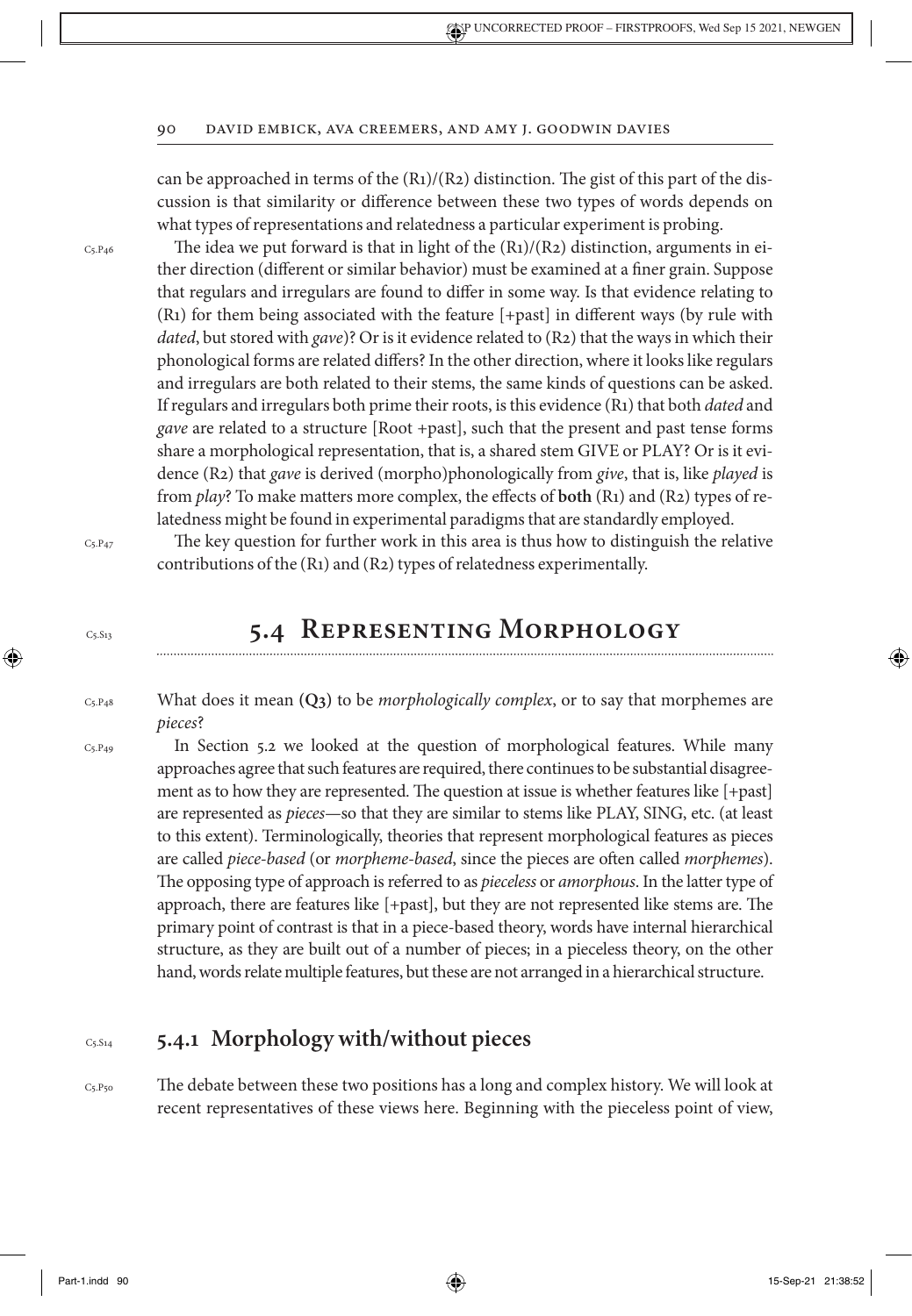perhaps the most well-developed example is Anderson's (1992) "Amorphous morphology" (cp. Matthews, 1972; for a look at related approaches in this tradition see Blevins, 2016). For purposes of illustration, let us take the Latin verb *lauda:vera:mus* 'we had praised.' In terms of morphological features, this verb has an aspect feature [+perf] (= 'perfective'), a tense feature [+past], and agreement features [+1,-2] (= 'first person'), [+pl] (= 'plural').<sup>10</sup> In Anderson's approach, the rules that realize morphological features operate on representations without internal structure, like the one shown in (6):

(6) Amorphous representation

I

I I I I I Į I L

 $\lfloor$ 

+ + + + +

1 2 *pl past perf LAUD*  $\overline{\phantom{a}}$ 

 $\overline{\phantom{a}}$  $\overline{\phantom{a}}$  $\overline{\phantom{a}}$  $\overline{\phantom{a}}$  $\overline{\phantom{a}}$  $\overline{\phantom{a}}$  $\overline{\phantom{a}}$  $\overline{\phantom{a}}$ 

 $\overline{\phantom{a}}$ 

 $C5.P51$ 

- *Word formation rules* apply to this matrix to rewrite the stem *lauda:* phonologically, to produce the end result *lauda:vera:mus*. These rules are string rewriting rules, so that, for example, the one realizing the [+perf] feature would be stated as something like /  $X/$ [+perf]  $\rightarrow$  /Xve/. Further assumptions are needed in order to ensure that these rules apply in the correct order. For our purposes, the important thing to note is that this approach does have independent morphological features, but these are not packaged as pieces. Rather, they appear in matrices like (6) and are referred to by rules that effect phonological changes to the stem. Importantly, neither features like [+perf] or its exponent /ve/ are pieces on a par with the stem in this approach. C5.P52
- $C5.$ P $53$

⊕

In contrast to the amorphous view, piece-based theories accept Separation; Distributed Morphology (Halle and Marantz, 1993 and subsequent work) is of this type. In this approach, *lauda:vera:mus* consists of a number of distinct morphemes that are arranged in a hierarchical structure of the type typically depicted with tree diagrams like  $(7)$ :

(7) Morphemes as pieces in a hierarchical structure



LAUDA: [+perf] [+past] [+1,+pl]

<sup>10</sup> This verb also belongs to Conjugation class I (with "theme-vowel" *a*:) which we put to the side here.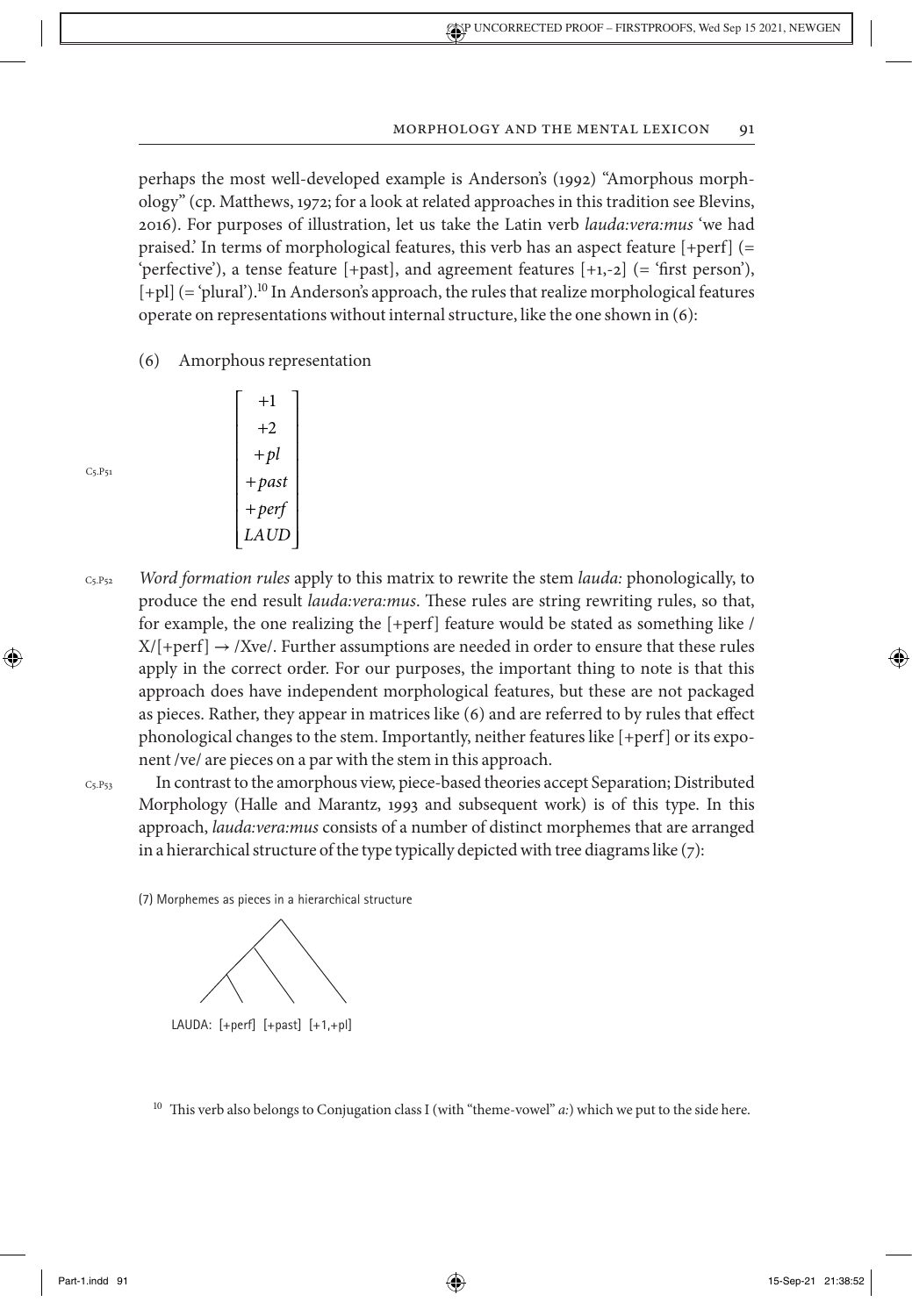C5.P55

Morphological features are (parts of) objects in memory (called *functional morphemes* to distinguish them from the *lexical* vocabulary of stems or *roots*) that are combined into larger structures like the one seen in (7). More precisely, these morphemes are the terminals of syntactic trees, trees in which affixation operations produce internallystructured "words" like the one diagrammed in (7).

 $Cs.P56$ 

 $Cs.P58$ 

⊕

 $C<sub>5</sub>P<sub>59</sub>$ 

Morphologically complex words thus contain multiple discrete morphemes in a hierarchical structure. This approach shares with the amorphous one the idea that morphological features are crucial. It also shares the property of adopting Separation: the morphemes in (7) are abstract in the sense that they do not possess phonological representations—these are added to them with Vocabulary Items like (8) (recall the discussion in Section 5.2).

- $(8)$  [+1,-2,+pl]  $\leftrightarrow$  -mus  $[+perf] \leftrightarrow -ve$ . . .
- However, this approach differs from an amorphous one in two related ways. The first is that it treats functional morphemes, which are composed of morphological features, as pieces in the sense described above. A second difference concerns the realization of features. In the amorphous approach, the material introduced by word formation rules has no independent representation; apparent pieces like *-ve* and *-mus* are simply the phonological byproducts of the word formation rules. On the other hand, Vocabulary Items like those in (8) are represented as objects in memory. Both of these differences are relevant to interpreting experimental results, as we will see below.  $C_5.P_57$

The debate between piece-based and pieceless views in theoretical morphology continues to this day. With respect to the approaches cited above, Halle and Marantz (1993) devote considerable attention to comparing the predictions of amorphous and piece-based views in the domain of *blocking effects* (cf. Aronoff, 1976 and Embick and Marantz, 2008; also Embick, 2015 for discussion). Another related line of work argues that pieceless theories of morphology are not able to account for different types of *locality conditions* that appear to restrict possible interactions among features in morphological realization (see Embick, 2010a, 2016 and references cited there).

Both amorphous and piece-based theories continue to be explored. One issue that arises in making direct comparisons is a difference in research focus. By and large, research programs concentrating on connections with syntax have tended toward the piece-based view, while research concentrating on more specifically morphological issues (cf. Aronoff's (1994) "morphology by itself," and related work) have tended to adopt amorphous representations.

#### **5.4.2 Experimental Directions** C5.S15

A small but focused literature has taken the pieces-or-not debate into the experimental domain. Here it is important to distinguish between *derivational* morphology C5.P60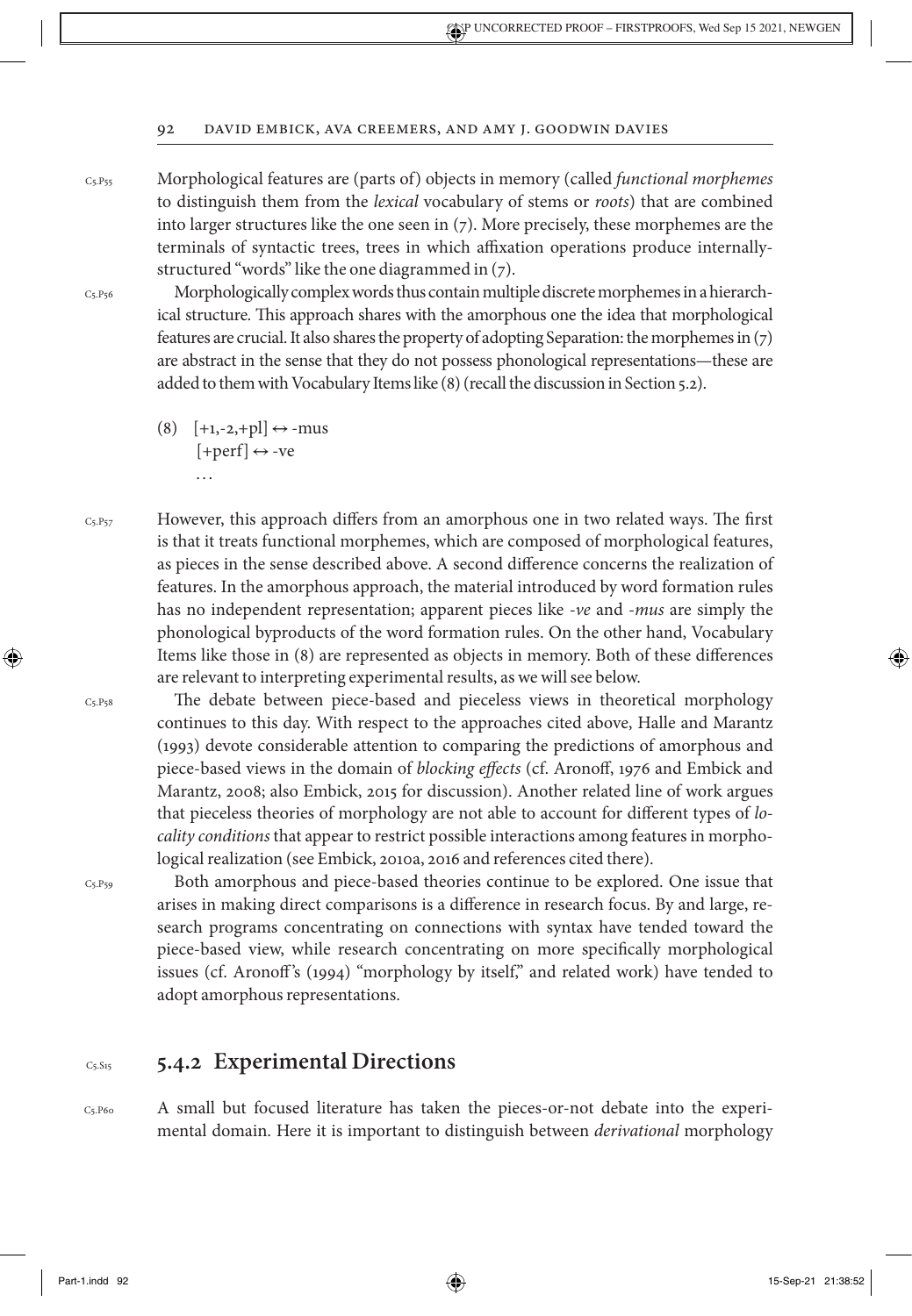and *inflectional* morphology, since it is with the latter that most current discussion is associated. In Anderson's (1992) approach, for example, the word formation rules for derivation have different properties from those that create inflected words, such that the former are arguably more piece-like than the latter.<sup>11</sup>

C5.P61

A number of studies address the question of whether derivational affixes are represented in a similar way to stems through priming experiments. For example, VanWagenen (2005) finds facilitation for words that share a derivational affix (e.g., *darkness* → *happiness*) relative to phonological (*harness* → *happiness*) and semantic controls (*joy* → *happiness*) in a visual primed lexical decision study. In a cross-modal primed lexical decision task, Marslen-Wilson, Ford, Older, and Zhou (1996) report facilitation for derivational prefixes (e.g., *rearrange* → *rethink*) and suffixes (e.g., *toughness* → *darkness*), and Duñabeitia, Perea, and Carreiras (2008) show derivational affix priming in Spanish (e.g., *brevedad* 'brevity' → *igualdad* 'equality') in a masked visual priming paradigm. As will be discussed in more detail for inflectional morphology below, it is important in interpreting such findings to be clear about what exactly is being primed. The facilitation that is found between two words that share a derivational affix (such as *-ness* in *darkness* → *happiness*) could, for instance, be driven by a feature [+N], by the phonological form of the affix /nəs/, by the semantics of "abstract noun," or by a combination of these factors. Since this issue does not seem to have attracted much attention in the study of derivational morphology, we focus on this in more detail in our discussion of inflectional affix priming.

C5.P62

⊕

For inflectional morphology, the most controversial topic, some initial forays into this part of the morpheme debate have emerged recently, although results are mixed.<sup>12</sup> For instance, VanWagenen and Pertsova (2014) find priming effects for a range of verbal inflectional affixes, but no significant effects for several nominal inflectional affixes in Russian. For a group of four inflectional and derivational affixes in Polish (perfective prefixes: *s-*, a diminutive suffix *-ek* and an agentive suffix -*arz*), Reid and Marslen-Wilson (2000) find significant effects when all four suffixes were considered together as a group. For Czech, Smolík (2010) investigates inflectional affix priming for the nominal suffix -*a* (nominal) and the verbal suffix -*ete* (second person plural) at two different interstimulus intervals. Comparisons between the inflectional affix prime and phonological controls do not reach significance, whereas marginal effects are reported for verbal affix priming at a shorter ISI. Most recently, Goodwin Davies and Embick (2019) examined regular English plural suffixes, and report significant facilitation for inflectional affix priming (*crimes* → *trees*) relative to phonological (*cleanse* → *trees*) and singular (*crime*  $\rightarrow$  *trees*) controls.

<sup>&</sup>lt;sup>11</sup> On this theme, see Borer (2013) for another perspective on how the derivation/inflection split relates to the pieces versus processesissue.

 $12$  There are several reasons why we would expect facilitation for inflectional affixes to be small relative to stems and/or derivational affixes (such as high frequency, prosodic weakness, and homophony, see discussion in Goodwin Davies and Embick, 2019), and as a result, studies investigating inflectional affixes may be more susceptible to being underpowered.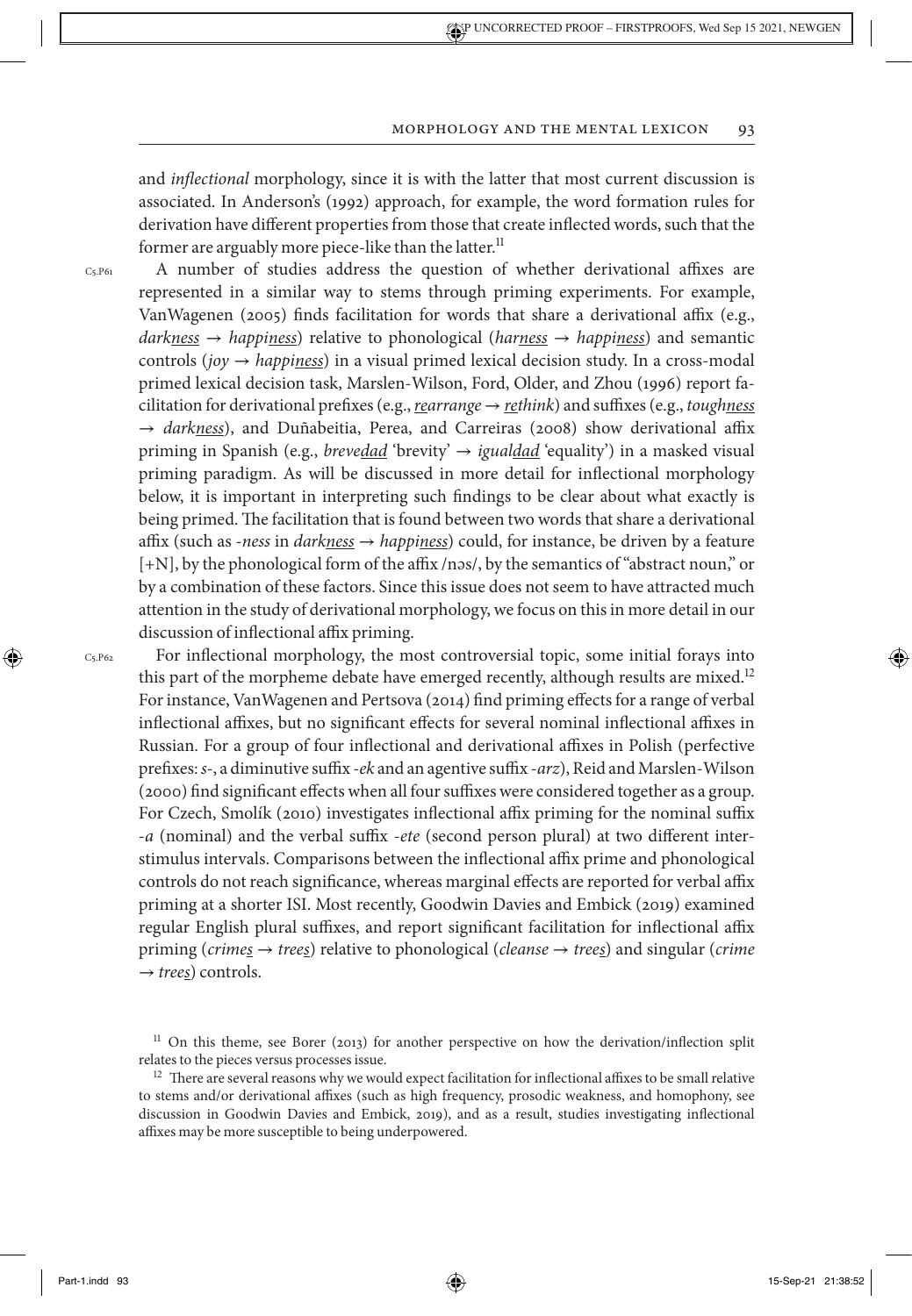$C$ 5. $P$ 63

There are two important questions that should be asked regarding inflectional affix priming: (i) *what exactly is being primed?* and (ii) *what does primability imply representationally?* The first question is a standard one. Taking into account the distinctions that we have focused on in Section 5.2, it is too coarse to say that *crimes* primes *trees* because both of these "involve a plural morpheme." Instead, it must be asked if the priming is driven by the morphological feature [+pl], the phonological exponent /z/, the semantic interpretation of plurality, or some combination of these; see Goodwin Davies and Embick (2019) for discussion and for suggestions about how these factors might be disentangled.

C5.P64

The second question concerns what can be inferred from the existence of a priming effect. Both pieceless and piece-based approaches employ features like [+past]. If features can be primed irrespective of whether they are represented "in their own morphemes" or not, then both approaches would predict facilitation like that discussed above. On the other hand, if priming were expected only of independently stored representations in memory, it is not clear that they would predict the same thing. A similar point can be raised with respect to how features are realized phonologically. In an amorphous approach, apparent affixes like plural /z/ are simply the byproduct of a word formation rule that rewrites phonological strings. In a piece-based theory, a Vocabulary Item like  $[+p] \leftrightarrow /z/$  is stored as an object in memory. To the extent that rules (and their byproducts) and pieces might differ with respect to facilitation, there is a further dimension along which the approaches might be compared.

The overall point that emerges is that when priming is employed to probe the representation and processing of morphology, the specific questions that arise connect with much more general ones about the nature of priming—questions like *Are features that are subparts of representations expected to show priming effect?* Or *Are rules capable of being primed like pieces in memory are?* As should be clear, these questions apply in other areas of language (phonology, syntax), suggesting a number of points of possible connection. Another question to ask is what techniques other than priming might shed light on the pieces-or-not discussion, whether behavioral or neurological.

C5.P66

C5.S16

C5.P65

⊕

In summary, the questions here, though fine-grained, are central to morphological theory, since they implicate the basic representational status of morphemes and hence of words. The challenge is to develop experimental probes that are capable of testing the predictions derived from the pieceless/piece-based representational distinction. While some initial steps have been made in this direction, much work remains to be done in refining and testing the predictions of the views that differ with respect to (Q3).

## **5.5 Discussion**

Our focus in this chapter is on the questions **(Q1–3),** which we believe to be central to the study of morphology and the mental lexicon. These are repeated here in short form to facilitate our concluding remarks:  $C$ 5. $P$ 67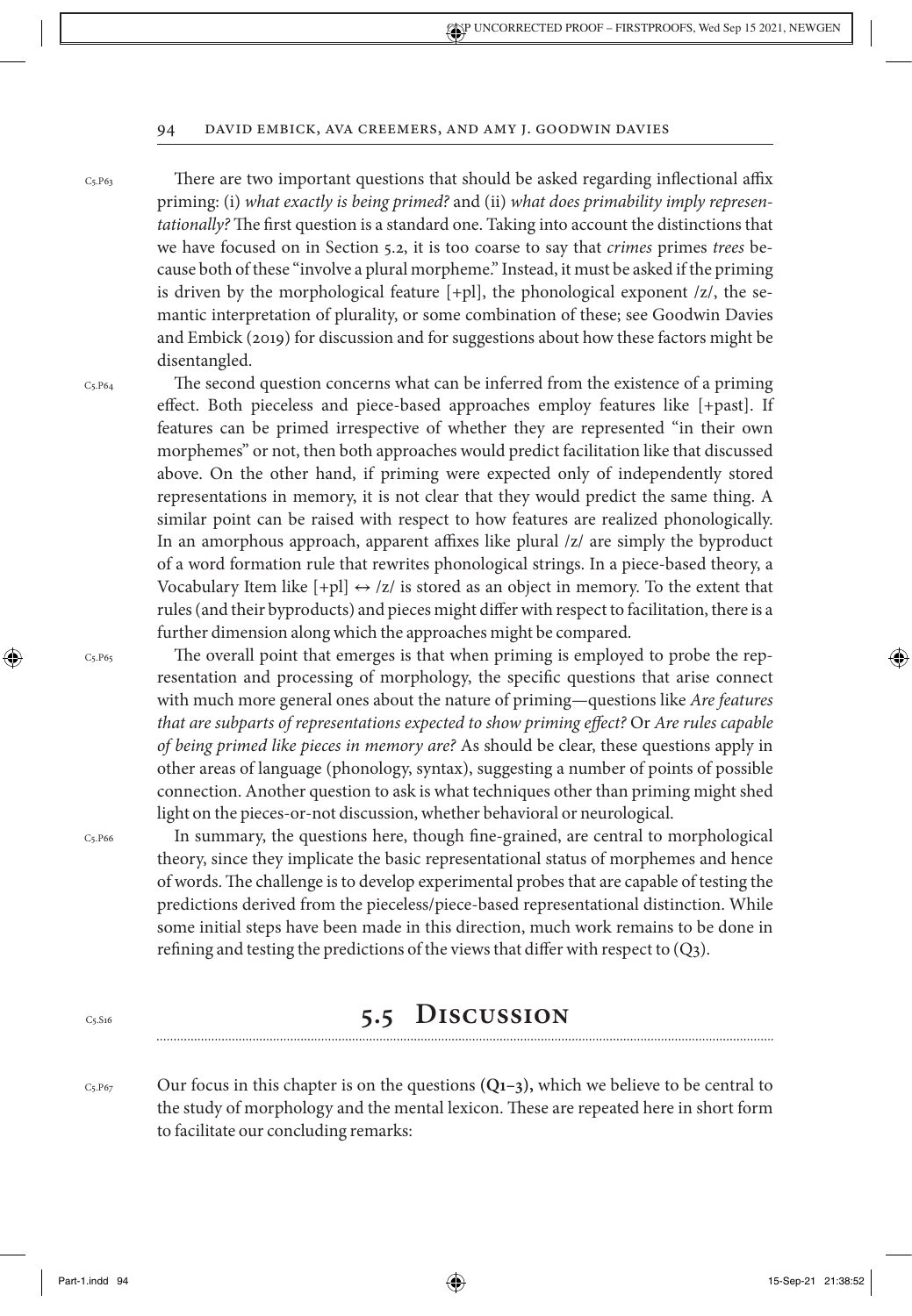- **(Q1) Is there independent morphological representation?**
- **(Q2) What does it mean to store ("morphologically complex") words in memory?**
- **(Q3) What does it mean to be morphologically complex, or, are morphemes pieces?**

At the beginning of the chapter, it was suggested that one of the main dividing lines between approaches, whether words are *decomposed* or not, is too coarse-grained to guide the development of competing theories. Having reviewed  $(Q_{1-3})$  in preceding sections, we now note that there are several distinct and logically independent senses in which the term *decomposition* might be applied. C5.P71

- First, from (Q1), an approach positing specifically morphological features like [+past] could be said to have morphological decomposition, in the sense that (at least some) words consist of more than one independently existing morphological representation. C5.P72
- Two additional senses connect with (Q2). Recall that we identified two kinds of effects: those relating to the composition of complex objects like past tense verbs (called (R1) above) and those relating to the phonological realization of the composed objects (R2). For (R1), an approach that composes [SING] and [+past] to produce the past tense of this verb could be called *decompositional* in comparison to one that says that [sang +past] is stored in memory "as a single object," that is, with no operation responsible for the composition of its component elements. For (R2), an approach that says that *sang* is derived from a representation that is shared with *sing* could be called *decompositional* in comparison to an approach in which *sang* is stored as an allomorph of *sing*. In the former, *sang* is composed (morpho)phonologically, while in the latter it is not. C5.P73

Finally, and connecting with  $(Q_3)$ , an approach that says that morphological features are represented in independent pieces (i.e. morphemes), similar to what is done with stems, could be called *decompositional* with respect to "amorphous" alternatives, since words are composed out of independently existing pieces.  $C_5.P74$ 

In summary form, our primary argument is that work on morphological decomposition must take these distinct senses into account in framing opposing theoretical positions, and identify which of  $(Q_{1-3})$  is being examined. An example from the literature helps to illustrate why it is important to be clear about this level of detail. Baayen et al. (2011) investigate the properties of a Naïve Discriminative Learning model of morphology, with an emphasis on reading. They frame their investigation with reference to linguistic theories that " ... take the word as the basic unit of morphological analysis," pitting this view against one that takes morphology to be "a formal calculus with morphemes as basic symbols." These comments look very much like a stance on (Q3), as does their general claim that "the questions of whether and how a complex word is decomposed during reading into its constituent morphemes are not the optimal ones to pursue." But the sentence immediately following this one goes in another direction, and asks "how a complex word activates the proper meanings, without necessarily assuming intermediate representations negotiating between the orthographic input and semantics." The intermediate representations that they are talking about eliminating are independent morphological C5.P75

C5.P69  $Cs.P70$ 

⊕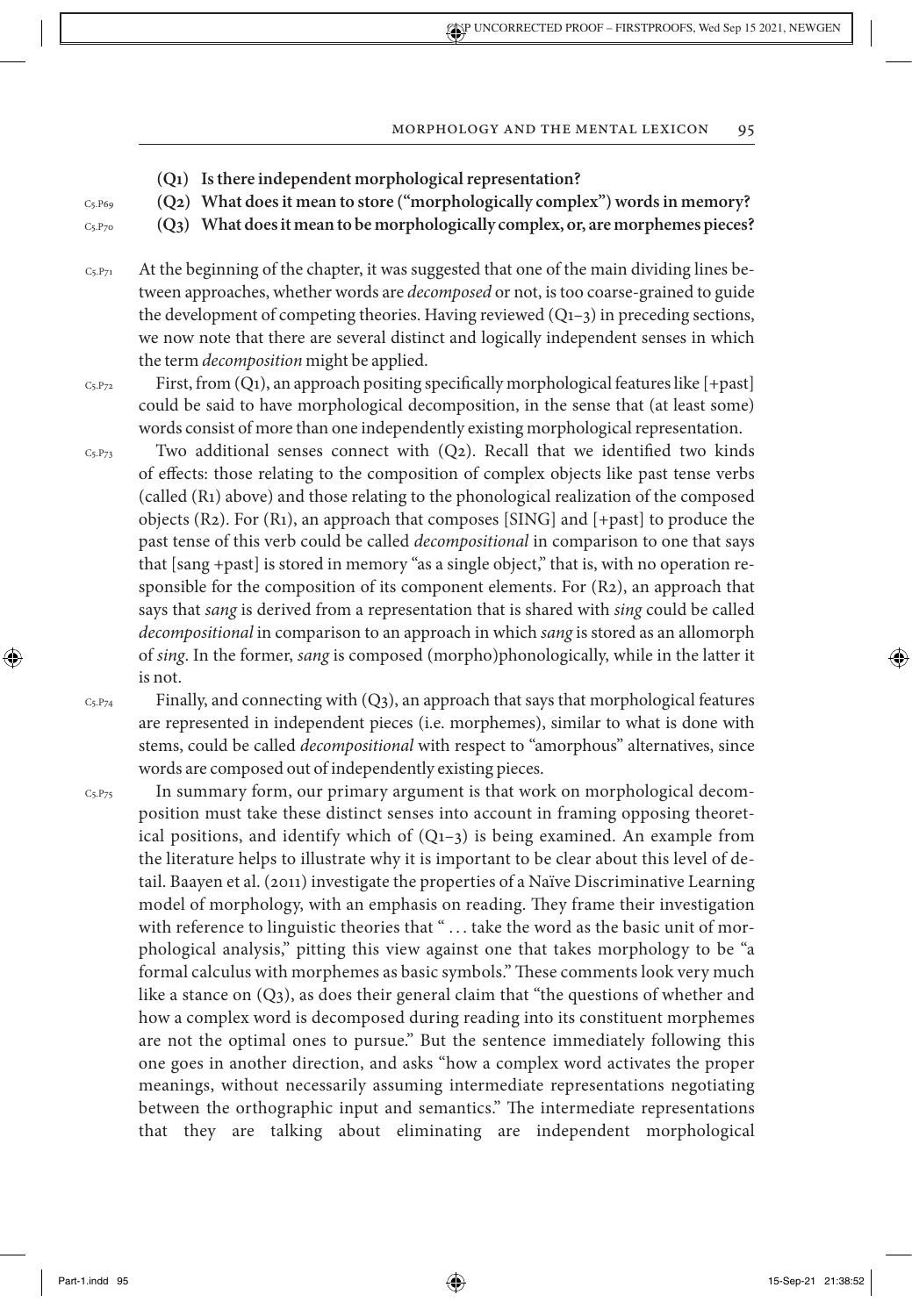representations, whose existence or not (in our  $(Q_1)$ ) is logically independent of the question in (Q3) of how such features are represented.

Baayen et al. describe their model as one that forms associations between forms and meanings. The former are represented as letter strings. The latter are represented in a "semantics" that allows certain orthographic sequences to be associated with meanings. The idea is that these form/meaning connections will be learned directly, that is, without intermediate (morphological) representations. A closer look at the details of the representations used in the learning model highlight the tension between  $(Q_1)$  and (Q<sub>3</sub>) identified above. For example, *hand* is represented as lexical meaning =  $\{HAND\}$ , number  $= \{\}$ , while *hands* is stored in the lexicon as lexical meaning  $= \{HAND\}$ , number = {PLURAL}; the model would then succeed if it learned the connection between orthographic *s* and PLURAL. But what kind of representation is {PLURAL}?

This question is at the center of Marantz (2013), which argues that these features are crucially morphological in nature, not semantic. This is because they are given to the learner as discrete and abstract features, independent of the semantic representation of plurality. Put simply, the system is not given the form *hands* and a situation in which there is more than one hand; it is given that form and an association with {PLURAL} directly. Seen in this way, it is not the case that the Baayen et al. model does away with morphological features by directly learning form/meaning correspondences. Rather, it is given the morphological features like {PAST}, and it learns an association between these features and their phonological realization(s). Far from dispensing with independent morphological representations, the model crucially assumes them. So, while the model might be amorphous in the way that is implicated by  $(Q_3)$ , it posits morphological features along the lines of  $(Q_1)$ . This point seems to us to be very much on target. At the same time, Marantz describes the Baayen et al. approach as requiring *morphemes*, a way of talking about things that connects closely with  $(Q_3)$  in a great deal of work, not  $(Q_1)$ .

 $C<sub>5</sub>.P<sub>78</sub>$ 

⊕

 $C_{5.}S_{17}$ 

 $C_5$  P<sub>76</sub>

C<sub>5</sub>.P<sub>77</sub>

For our purposes, whether one's sympathies lie with the Baayen et al. (2011) type of project or with Marantz's take on what it assumes is not at issue; what matters is that the question at issue must be properly identified. This exchange is clearly about decomposition in a general sense, but in order to determine what precisely is at issue, a framework for discussion at the grain of  $(Q_{1-3})$  is required.

## **5.6 Conclusions**

Questions about decomposition will continue to dominate the investigation of morphology and the mental lexicon. An important trend has brought a range of research programs in experimental and quantitative/computational areas into contact with very specific claims in morphological theory. The particular one that occupies much of the discussion above is the idea that the "classic" morpheme must be abandoned, in a way that connects with the Separation Hypothesis. If the main lines developed above are on the right track, incorporating Separation into debates about decomposition calls for  $C<sub>5</sub> P<sub>79</sub>$